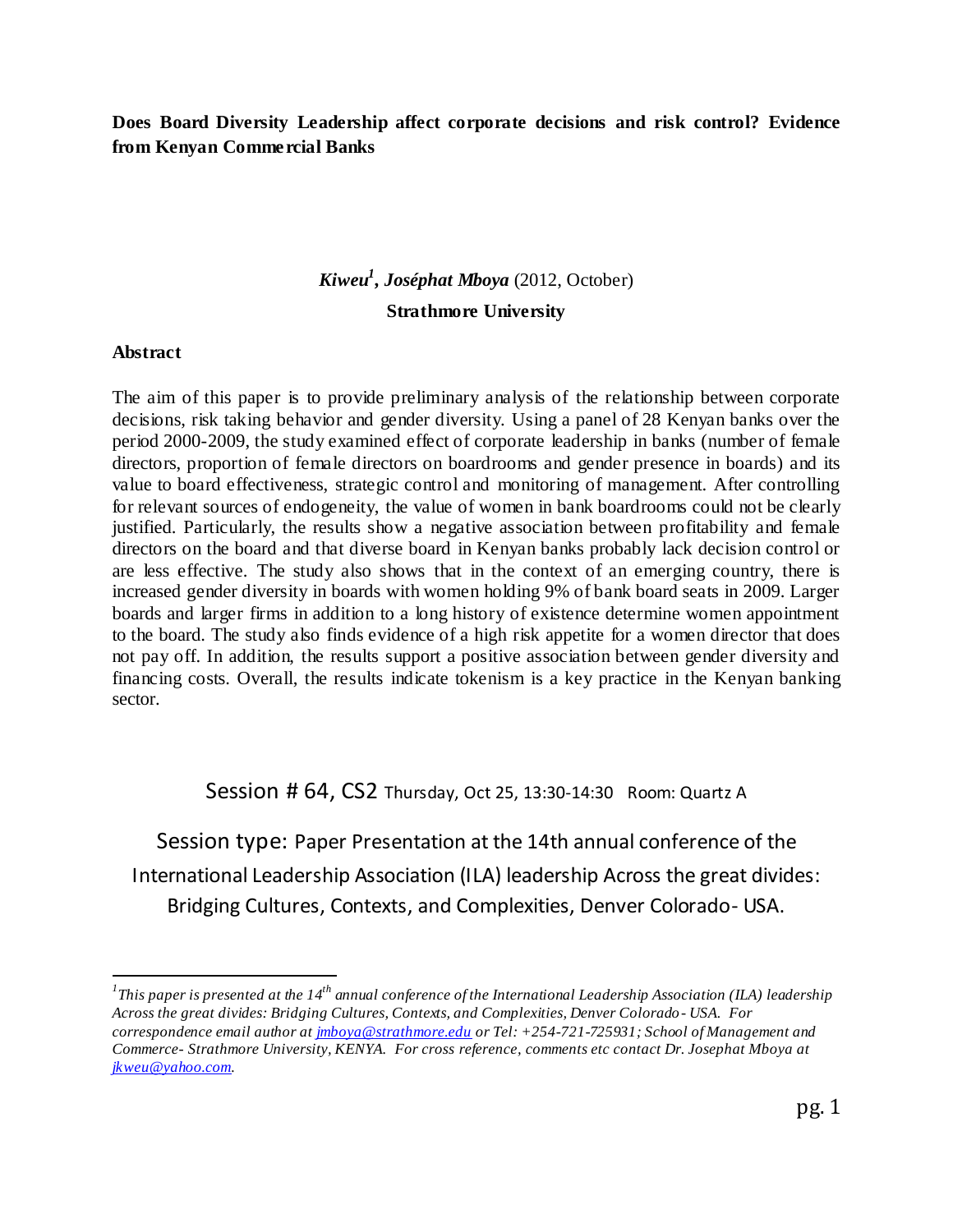## **1. Introduction**

This study seeks to examine and explore the value of gender differences in corporate leadership in Kenyan banking industry. Particularly, the study looks at the effect of board diversity on corporate decisions and functioning of bank board. Key issues to explore include how management style changes when female leadership is exogenously increased; is there any association between board strategic control, board effectiveness and women directors on the board? Does corporate board diversity affect corporate monitoring of management actions and accounting performance? The paper also investigates if measures of board inputs vary with gender diversity? To further explore gender differences in corporate leadership, we also examine women representation and board mix effect on corporate leverage as an indicator of corporate risk taking behavior.

A growing literature in economics and management points to fundamental differences in the leadership styles of male and female executives. Traditional stereotypes associate corporate leadership with masculinity (Koenig et al., 2011) and with masculine traits, such as power, confidence, aggression, and objectivity (Offermann and Beil, 1992). There is evidence in the management literature of successful female leaders adopting a distinctive and transformational style (Rosener, 1990; Bass and Avolio, 2006; DezsĹ' and Ross 2008). However, to better understand gender differences among corporate leaders, researchers have devoted effort in trying to assess the economic rationale for women inclusion in boards.

The role of women in board positions is getting increased attention (Nielsen and Huse, 2010). Some countries (e.g., Norway and Spain) have even introduced formal laws requiring female representation on corporate boards (Matsa and Miller, 2011). This is in recognition of the role and contribution of women in boards. Indeed examples abound of a purposeful search for female directors in boards merely for their contribution such as General Motors, PespsiCo and El Paso Corporations in the US (Hillman et al., 2007). However, research evidence is mixed as to whether there is a case for the presence of women on corporate boards of directors.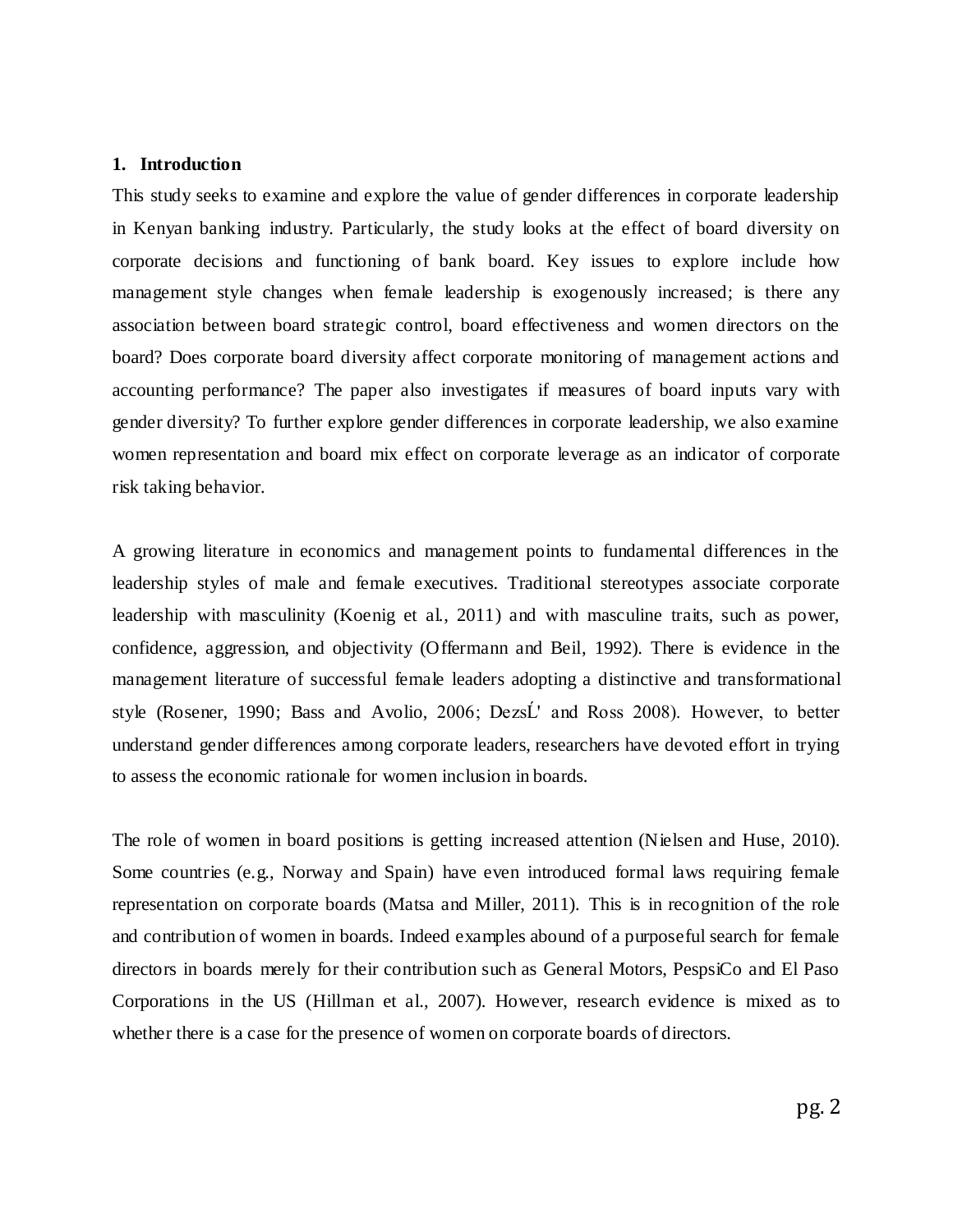Notwithstanding, women have been found to contribute to governance, reducing CEO dominance due to their "power sharing" style as well as contributing to significant effects on board inputs. Woman directors, especially outsider directors, contribute an independent view to the board and demonstrate how one woman director's intervention can change the strategic direction of a company (Burgess and Tharenou, 2002). This is despite the corporate literature showing that women are better represented at low than at high management levels, and their representation on boards of organizations is at or below 15% (Catalyst, 2007). The divergence of findings on the impact of diverse corporate board leadership calls for more studies on the real effects of women directors on board decision-making and effectiveness.

Corporate governance and leadership issues are of particular interest to the banking sector, considering the likely conflicts arising from many stakeholders and the necessity to balance responsible risk management. This study provides new evidence from an emerging African economy that is relevant to the debate on the role of women in bank-boards by investigating the hypothesis that gender diversity in the boardroom affects governance and decision making. The study proposes that the effect of board diversity (measured by presence of women in boards) can be captured by differences in behavior when women and minority directors are present in the board. Hence, by assessing the effect of women involvement in decision making at the higher level of bank leadership, it can be established if gender diversity matters in influencing corporate direction.

Researchers in accounting, economics and management agree (Gulamhussen and Santa, 2011) that diverse boards are critical in exercising strategic control, tougher monitoring and financial decision making in firms. In management, boards monitor from agency perspective and often diversity of skills are needed for effective management of companies. It is argued that diversity is better for decision making particularly from a resource dependency perspective (Hillman et al., 2007).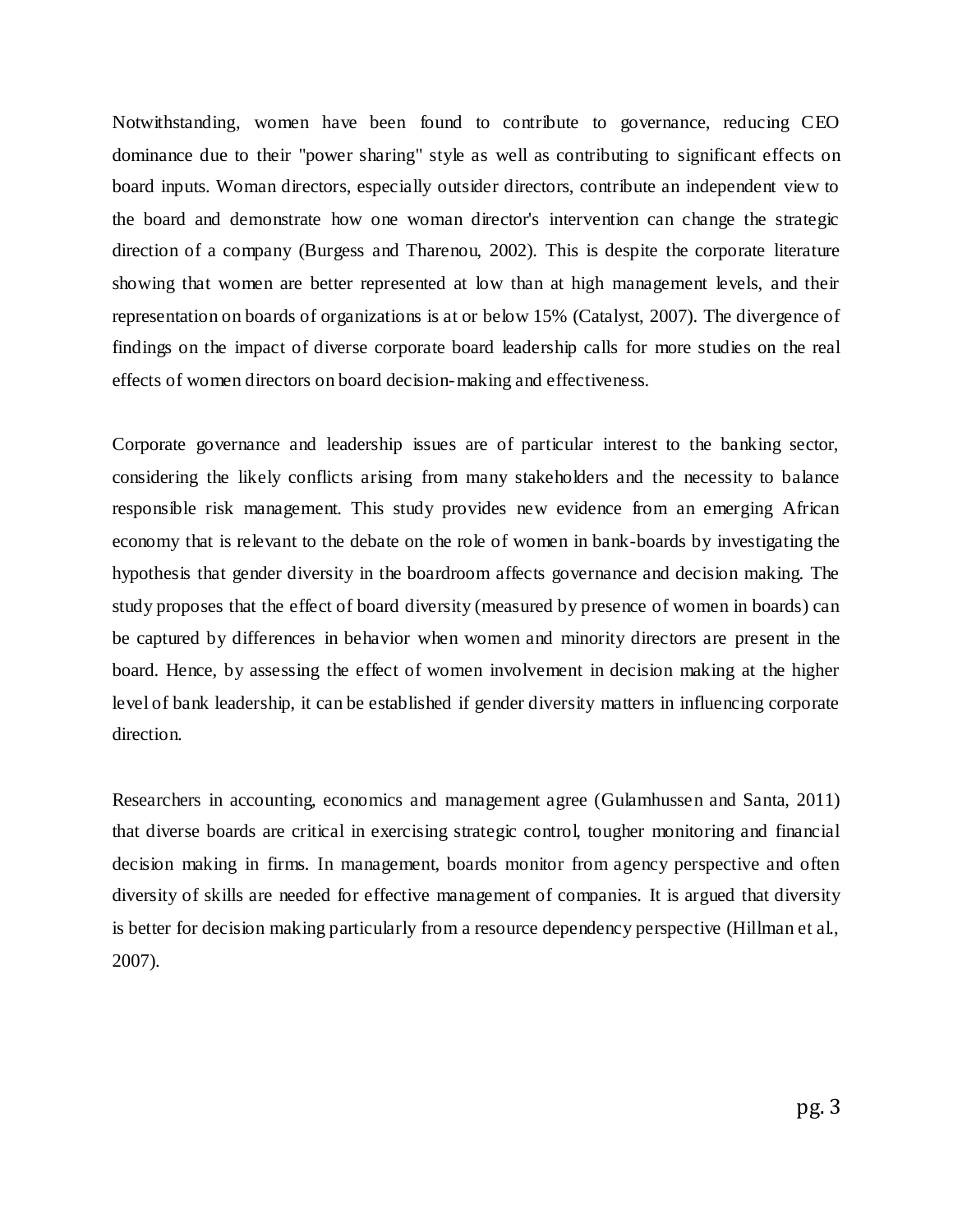#### **2. Review of literature and background**

The Kenyan financial sector is one of the broadest and most developed in sub-Saharan Africa (SSA) with 49 financial institutions; including 43 commercial banks, 1 mortgage finance company and five deposit taking microfinance institutions (CBK 2011). These banks, along with the Kenya Post Office Savings Bank, make up Kenya"s formal banking sector and serve 22.6 percent of Kenya"s adult population, according to FinAccess household survey results published in early 2009 (Beck et al., 2010). Non-bank financial institutions, including microfinance institutions (MFIs), savings and credit cooperatives, and mobile phone service providers serve another 17.9 percent of the population, bringing the total served by formal financial services to 40.5 percent. Another 26.8 percent of Kenyans rely on the informal financial sector, including NGOs, self-help groups, and individual unlicensed money lenders, while 32.7 percent of the population does not use any form of financial services.

In a report by the Central bank of Kenya on *Developments in the Kenyan banking sector for quarter ended march 31, 2012* the bank reported a growth in non performing loans (NPLs) in 4 out of 11 sectors. In addition, the gross NPLs increased by 1.3 percent from 53.0 billion in December 2011 to Kshs. 53.7 billion in March 2012. The report noted that high lending rates contributed to the increase in NPLs although banks had tried to enhance appraisal standards to mitigate credit risk. The report also indicated the main sources of income were interest on loans and advances accounting for 62 percent of revenue while fees and commissions made up 38 percent.

## 2.1 *Corporate governance in banks: What is so special about it?*

Financial institutions undertake many financial services that are indispensable for a modern economy. More specifically, the intermediation role played by banks raises issues on information asymmetry necessitating a risk management role by banks. It therefore comes as no surprise that banks are heavily regulated and their boards need to work extra hard to provide much needed protection of consumer interest as well stakeholders in general. For banks for example, perverse incentives or moral hazard as a result of safety nets generate conflicting interests among stakeholders, hence augmenting agency problem and raising corporate governance concerns.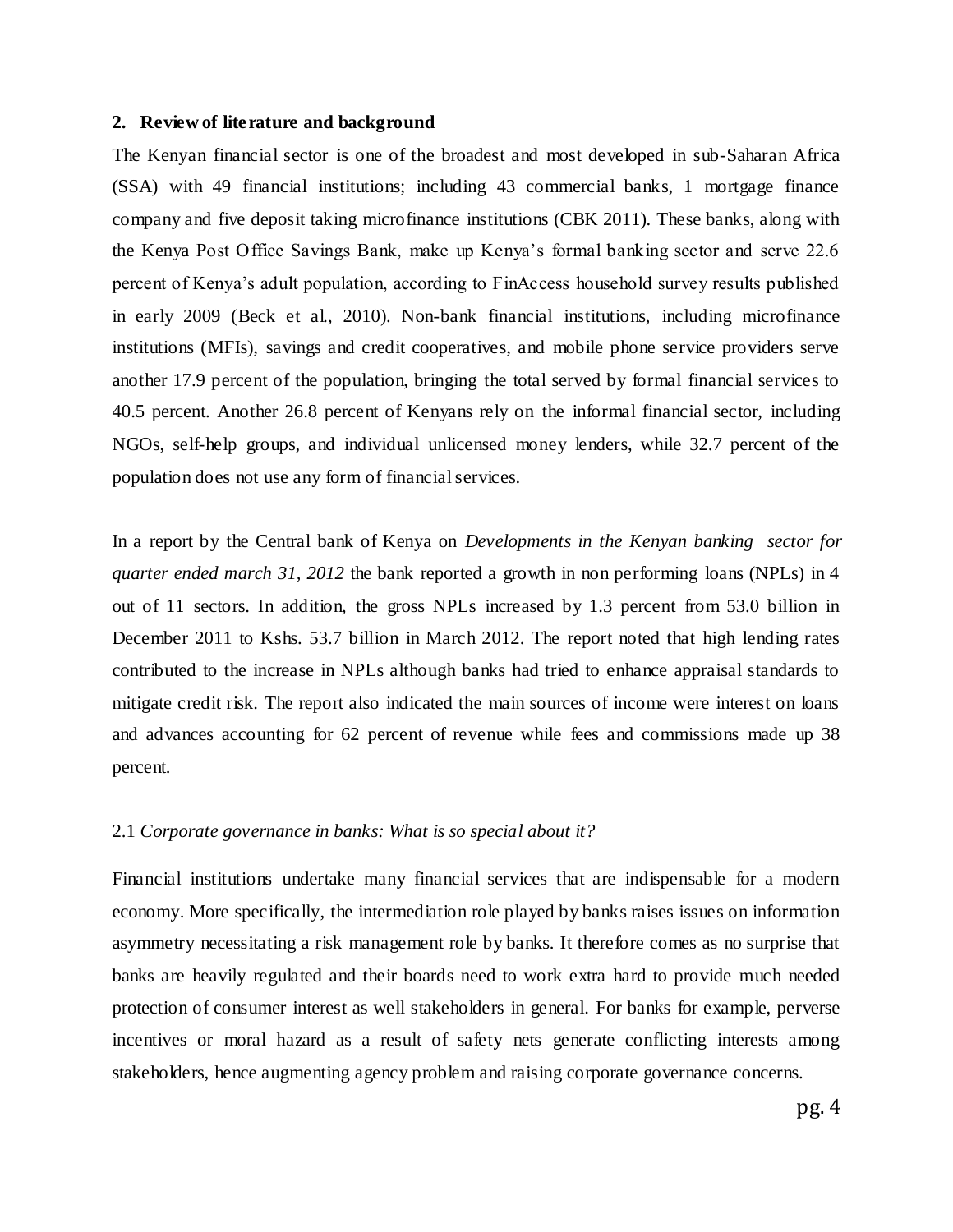A group of research studies allege that a more diverse board (measured in terms of female representation on boards) is associated with value increment (Hillman et al., 2005). This paper seeks to find out if enhanced corporate governance through female representation on boards benefits Kenya banks. In particular claimants such as depositors and creditors lack ability to efficiently monitor prudent running and decision making of banks and this can lead managers to become increasingly risk-covers. That is, risk loving managers may hold less capital and breach capital ratio requirements (PLinon, 2011). Although the control of capital levels within banking institutions by central bank takes care of this likely risk-appetite by managers, other operations within the bank such as a mismatch of asset-liability can render a bank vulnerable to bank-runs and or panics due to a liquidity problem.

However, women addition to bank boards can play a pivotal role based on the fact corporations actors make decisions based on their cognitive bases. Indeed research suggests people of different genders possess different norms, attitudes, beliefs and perspectives based on these differences and such differences facilitate creativity within groups (Hillman et al., 2005). Diversity for boards means the likelihood to question the status quo resulting to chances of making fewer bad decisions. However it has been noted diversity may also lead to decreased communication, less effective decision making, increased conflict and parochialism.

Commentators argue that diverse boards are more likely to end up recruiting someone who can navigate well between cultures (Hillman et al., 2005). In order to increase independence and diversity in bank boards, the Kenya Central Bank came up with new legislation on qualification for independent directors requiring half of the non-executive board seats to be held by independent directors (Business daily, Wednesday September 26, 2012; Pan et al., 2012). The new rules and definition of an independent director was set to bring increased diversity by limiting cronyism (old boys' network). Corporate governance experts argue a mode of operation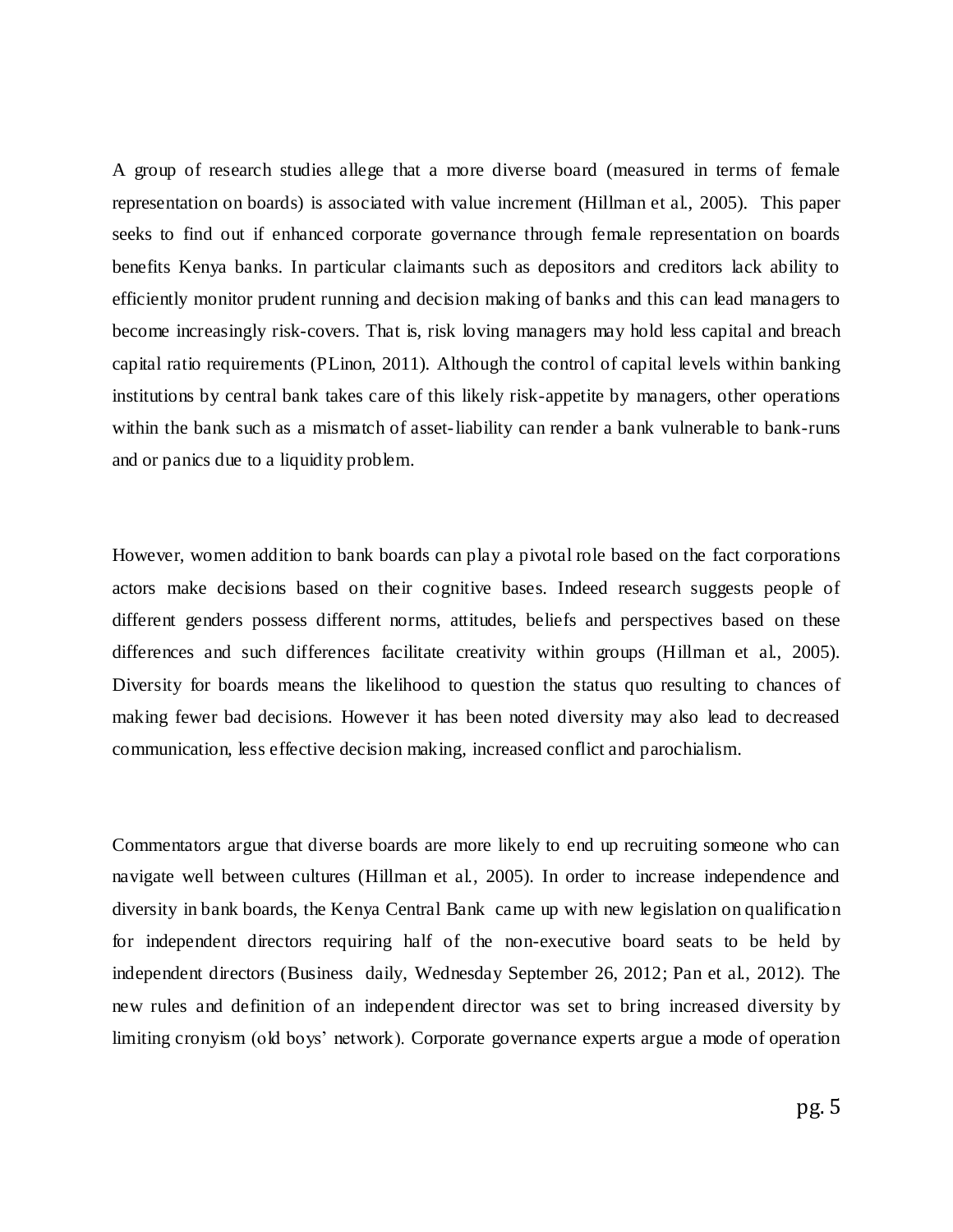where majority of directors have the same orientation denies company boardrooms diversity that is critical for fresh ideas, debate and improved governance standards.

A diverse and highly independent board is important in controlling and monitoring management from opportunistic behavior (Rose, 2007).A board with a high degree of diversity may serve as a positive signal to stakeholders thus making the bank attract well qualified personnel as well as improving bank reputation and image. Theoretical developments across disciplines support the view that boards perform multiple functions such as monitoring, advising on strategic issues, supervisory and counseling as well as providing resources in terms of links and valuable contacts. If all these functions are to be well balanced, boards must pay serious attention to the question of diversity and board characteristics. Researchers recommend that one of the ways to assess this hypothesis is to investigate how well board actions are captured by accounting information (Gulamhussen and Santa, 2011).

Inclusion of female directors on boards is said to increase a firm"s rationality with regard to risktaking behavior and response to out of the norm decisions (Jia and Zhang, 2012).This is consistent with the view that women by nature are more cautious in taking risks and demonstrate a positive effect of gender on corporate governance. Good corporate governance in a bank for example is associated with compliance with code of good ethics (Pan et al., 2012). An example of good ethical behavior is the limit on insider loans; that is, loans granted to directors, managers ,employees and bank associates. Banks with more independent and diverse boards are linked with low levels of insider (loans) and low risk exposure. Hence this study includes insider dealings as a proxy for engagement of a bank in a risky behavior.

## 2.2 *Corporate Leadership literature*

The term corporate governance refers to the system by which companies are directed and controlled (Campbell and Minguez-Vera, 2008). The components of corporate governance include management interest, the board of directors, principal shareholders, minority interests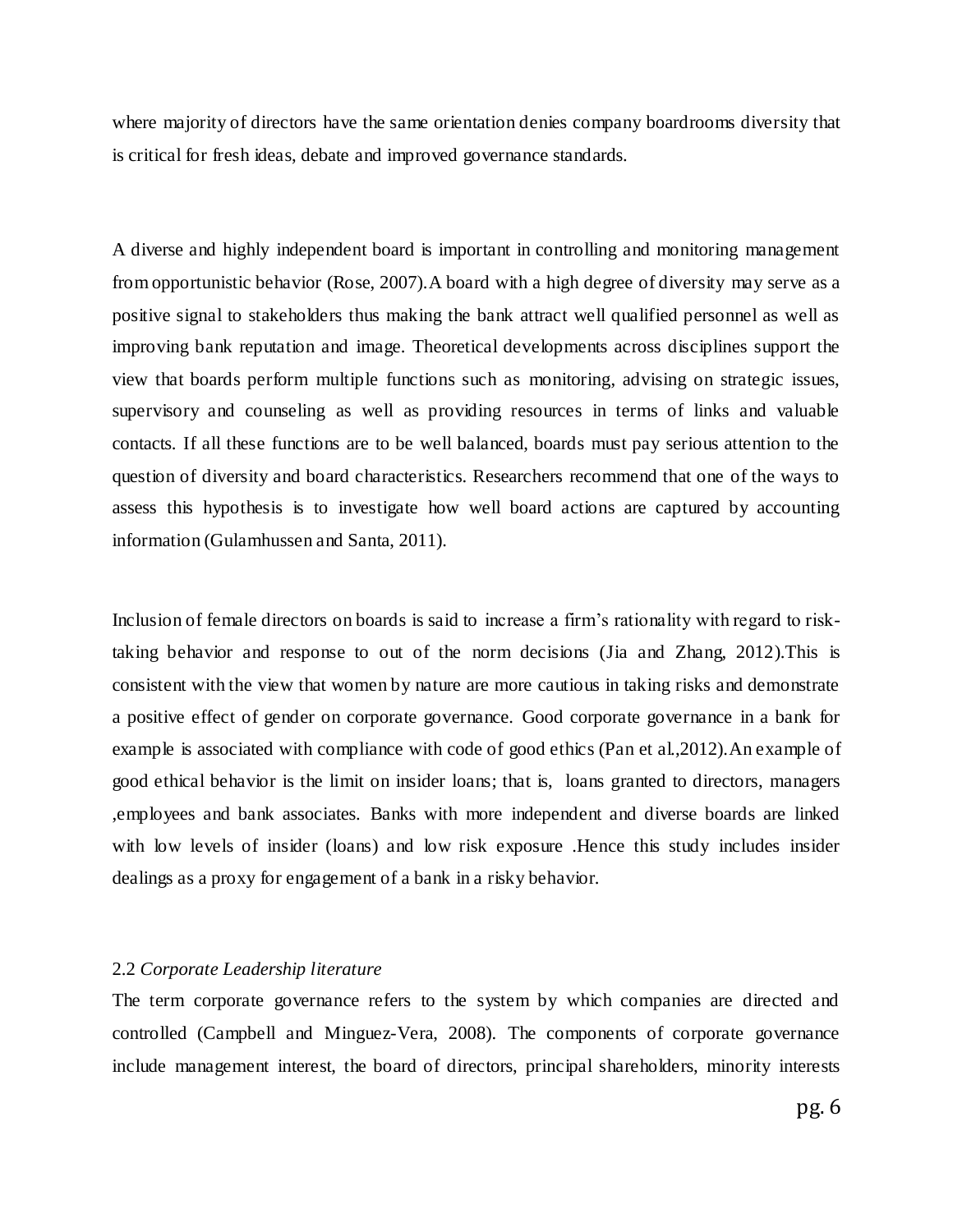and other stakeholders. In many countries, the system of governance of business organizations seems to be male dominated. A primary function of a board of directors is to hire executives who run the firm"s day to day operations as well as provide oversight on company management and set corporate strategy.

Corporate governance characteristics include; board size, independence of board members, and structure of the board. The consideration of women inclusion on boards is said to be gender diversity (Adams and Ferriera, 2008). The highest proportion of women on boards is found in Norway, where by law listed companies should have as high as 40% of women directors. The question of women on boards has increasingly featured in many debates, including academics. However, arguments abound as to the value of women directors in company boards. Do they bring any leadership quality perspective in business or is the pressure for their appointment warranted? Is the status quo where women face a glass ceiling denying boards important contribution from these members of the society? These are pertinent questions that the current study seeks to address.

Appointment of women in the boards is influencing debates across countrie s probably because evidence suggests that women hold few executive positions in many countries- many firms have only one female for a good gesture (Adams and Ferreira, 2008; Jia and Zhang, 2012). It is also argued that inclusion of women in boards will enable tapping of a wider talent pool and increase much needed diversity (Gulamhussen and santa 2011). An investigation of US non-financial firm boards by Adam and Ferreira (2008) found that women behave differently than men in the boardroom and do affect board effectiveness.

However, the extent to which this applies to certain industries is not clean particularly in banking. The accounting and management discipline hold the view that boards are critical to strategic and financial decision making in firms. From an accounting perspective boards are paid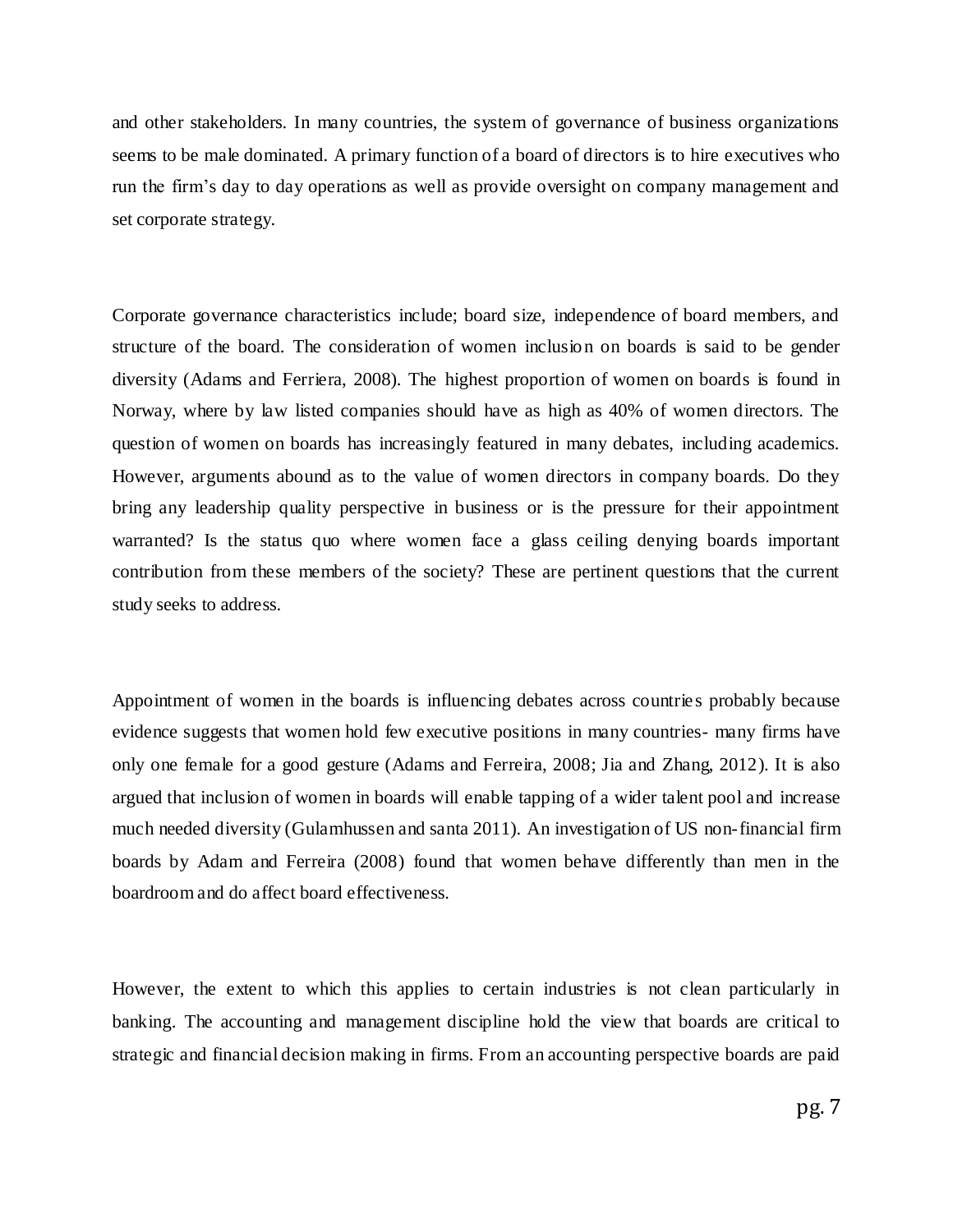to play a monitoring role in addition to risk management control. In management, boards monitoring helps reduce the agency problem but also bring in resources in terms of management advice, counseling and industry connection. Across the disciplines a female board position is relevant because of diversity of skills required to manage companies. Gender and ethnicity/culture can influence the competence to monitor and advice and ultimately influence shareholder value.

The benefit of gender diversity stem mainly from the ability to tap into dissimilar networks and connections out of the group thinking on problems and solutions and the availability of participants regularly in meetings (Adams and Ferreira, 2008; Gulamhussen and santa ,2011). However, the costs of gender could arise from conflict emerging from divergent perspective, lack of cooperation and noise in communication.

The empirical evidence of the value of gender is mixed and weak (Rose, 2007).The findings are also more uncertain when it comes to banking sector because of the need for close monitoring by depositors. Specifically, to question whether gender diversity in boards influences performance and risk taking is important since banks play a critical intermediation role in any economy and although governance systems are regulated in banking, their legislation is difficult and hence the need for more guidance from academic research. Provision of financial stability is sought through regulation so as to safeguard against systematic risk. Indeed protection of consumer"s interests as rationale for financial regulation is founded on the need to address information asymmetry problems that come because of ownership separation from management. This reinforces the need for sound governance systems particular with respect to supervision and monitoring.

From an agency theoretic stand point, gender diversity is suggested to impact on various duties assigned by corporate board (Campbell and Minguez-vera, 2008; Francoeur et al., 2008). For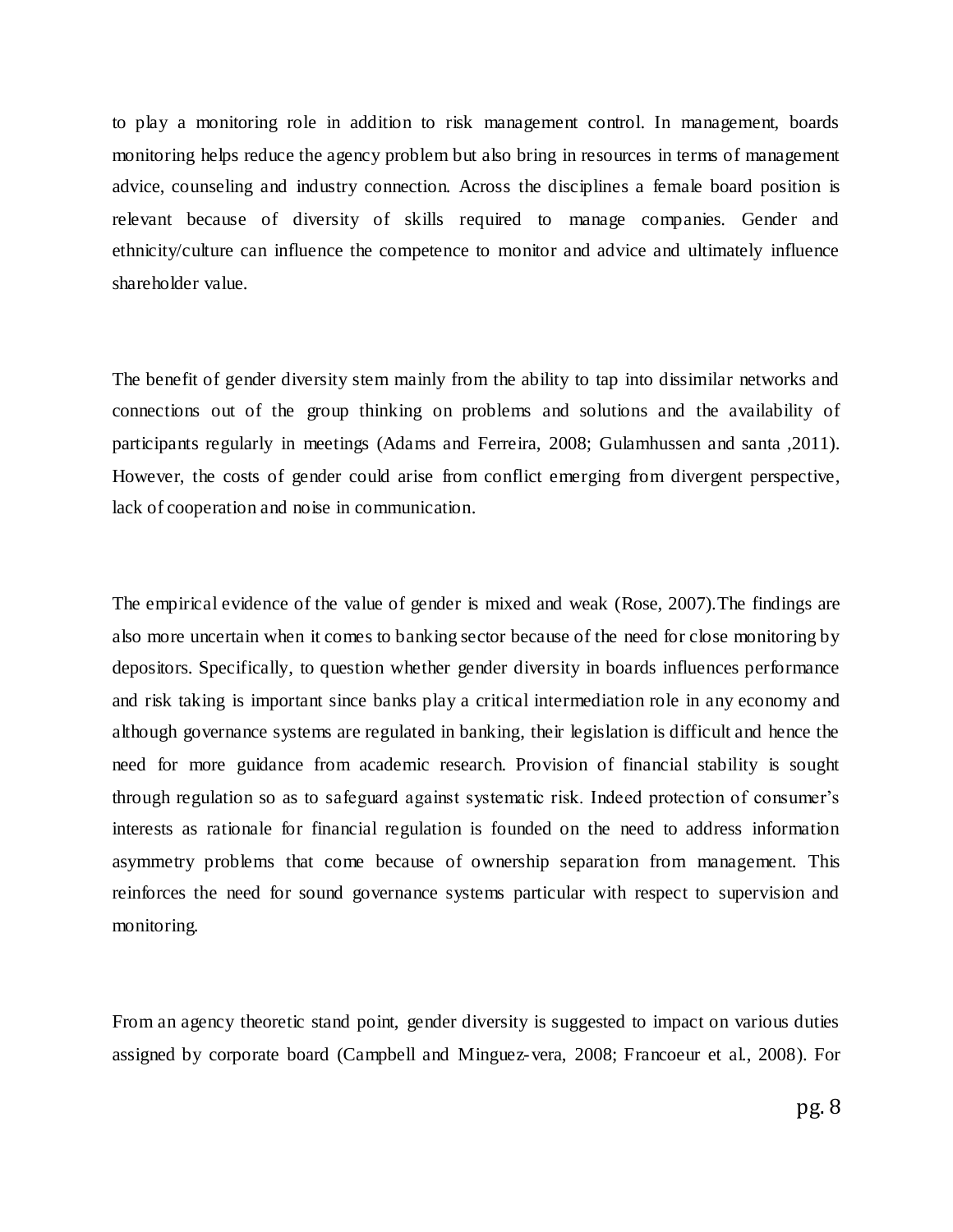example, female directors on boards might put forward the interests of employees and other stakeholders and this can impact on the company performance through quality monitoring. Arguably this is a business case for female participants on boards besides fact that their presence is also a matter of ethical consideration (Campbell and Minguez-vera, 2008).Overall, given women and men differences in leadership style (Nguyen and Faff, 2007) women on boardrooms have a special role to play.

The effectiveness of boards as monitors depends on a number of factors among them size of the board (Nguyen and Faff, 2007) qualification and experience of board members (Campbell and miguez-vera,2008), possible improvements in multiple directorships ,level of ownership and gender diversity and compensation among others. Without proper checks, failures on board effectiveness can impact on firm performance. Corporate governance studies have shown board structure and characteristics do destroy firm value (Nguyen and faff, 2007) due to costs involved in decision making processes and coordination. A relevant research question is "does presence of women on a bank board enhance shareholders value by bringing addition and perspective to corporate decisions?"

The current attention on monitoring role on boards and increased female appointments on boardrooms after collapse of a number of companies raises the question whether the female corporate leadership has value to offer. Hence the objective of this article is to examine an aspect of corporate governance, namely women participation in bank board. Some strand of literature does take women participation in boards as a matter of 'tokenism' (Francoeur et al., 2008; Adams and Ferreira, 2008).That means there is no contribution seen from them, but their inclusion in boards is more of window dressing to the public. The question this article seeks to answer empirically is:

Does inclusion of female board members matter to a bank performance and corporate decision making?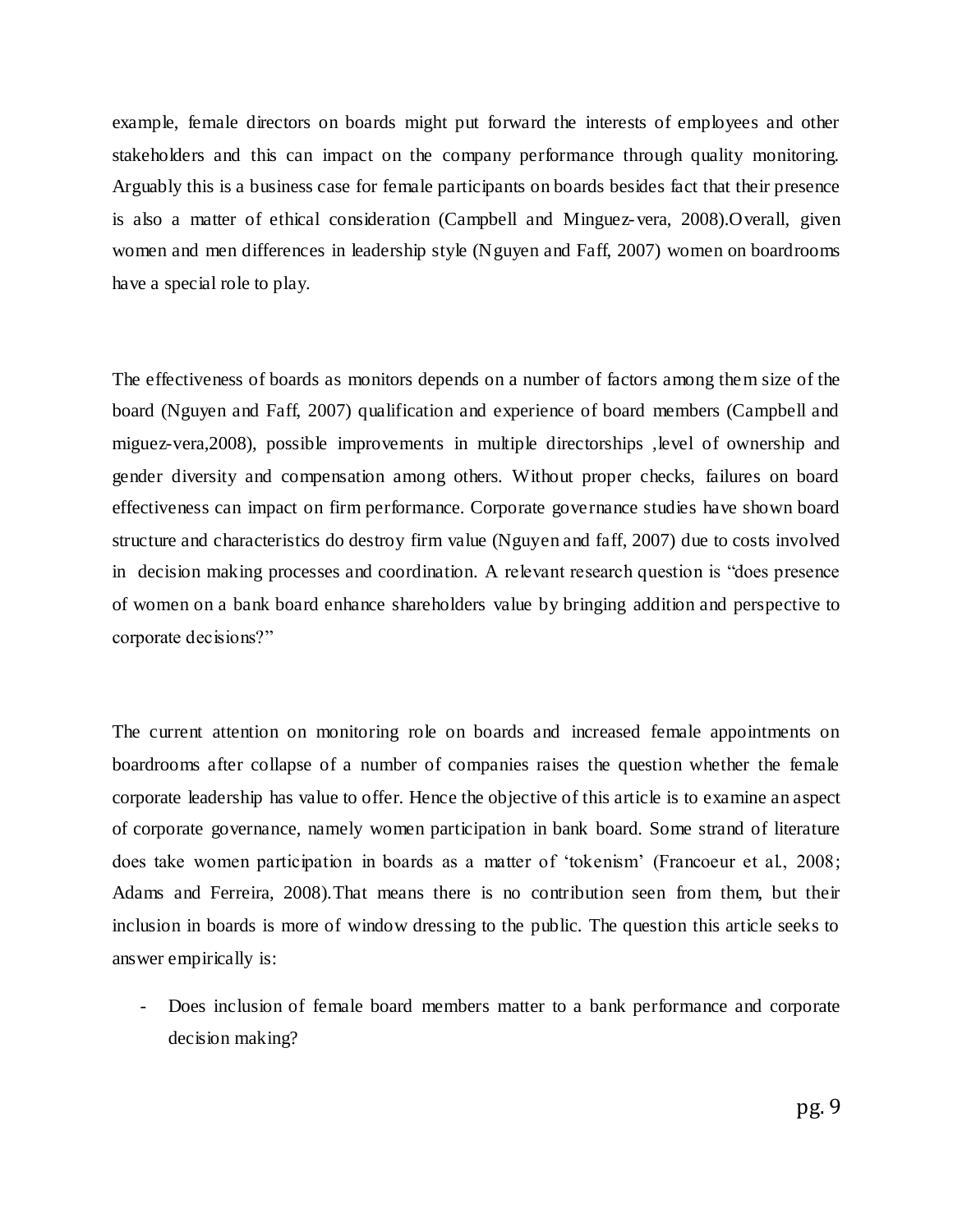- What impact do women bring to boardrooms particularly with respect to risk-taking behavior in a service industry like the banking sector?
- What factors in the banking sector of an emerging country influence appointment of women on boards?

Women are said to contribute to good governance due to their power sharing style (Burgers and Tharenou 2002). As a result women in board influence strategic direction of companies. It is also argued that women as board create cultures of inclusion through diverse workforce (Burgers and Tharenou, 2002). An Australian report claimed that well-balanced boards with women reduce the likelihood of corporate failure. Most top performing companies in USA 500 fortune companies are said to have at least one female director (Burgers and Tharaneous, 2002).

Although there is increased attention for women on Boards, research has failed to establish a case for their presence. It is argued that large companies tend to have more female directors (Burgers and Tharenou, 2002). Boards are comprised of individuals with significantly leadership experience (Nelson and Huse 2010).Directors are highly accomplished professionals with good track records. As such they have established their leadership style and behavior which most likely they bring into boardroom decision making. The ratio of women on boards represent a central tendency of a team thus gender diversity leads to difference in behavior.

Gender-based differences include genetic and communal attributes (Nelson and Huse, 2010). In the work setting women tend to be more communal while men tend to display genetic characteristics. Thus women are associated with concern for welfare, being affection, helpful, gentle and such while men ascribe to ambitious, assertive and attention seeking. Research has also established that women leaders are more cooperative and collaborative compared to male leaders.

It is argued that men and women who occupy positions of leadership behave alternatives due to their gender difference (Nelson and Huse, 2010; Hillman et al., 2011).However, review of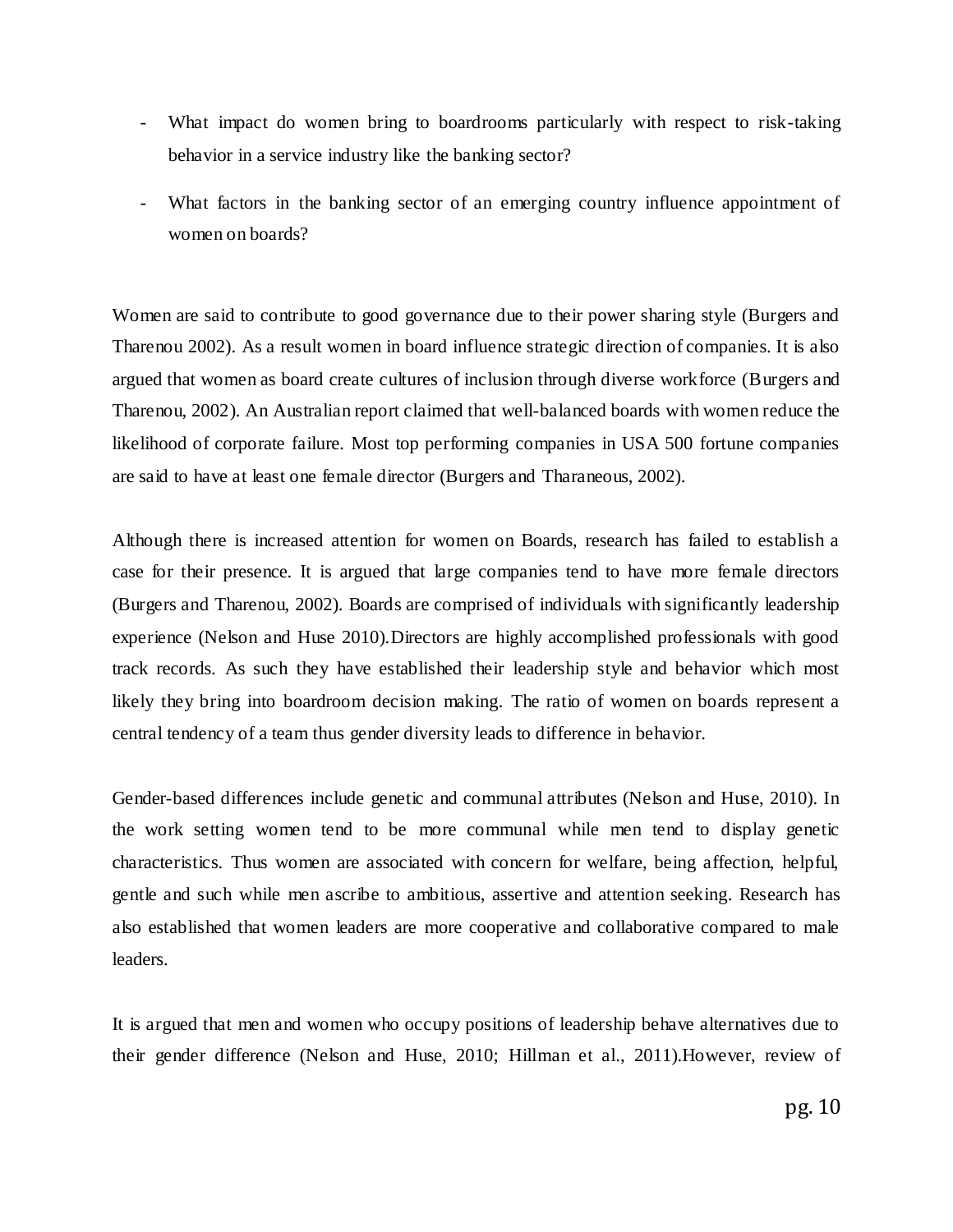literature indicates that gender related differences are only for some behavior and not all corporate decisions. One area in board decision where women are likely to exert influence is in the area of board control. This is because of their sensitive nature. Thus it can be expected banks with high percentage of women on board (WOB) may be more effective in performing strategic control tasks (Nelson and Huse, 2010). Such decisions include capital expenditure decisions, risk taking and corporate decisions that lead to debt acquisition. These decisions tend to expose organizations to risks due to heavy outflow of cash flow. This study therefore seeks to evaluate the extent to which the ratio of female on boards is related to board strategic and operational control.

It is suggested (Nelson and Huse, 2010) boards open control can be assessed by looking at how the board influences corporate financial decisions such as capital budgets, firm liquidity, sales budgets and investment decisions. For banks, liquidity decisions are guided by the central bank where specified reserve ratios are supposed to be held. Board researchers agree that Board working structure is positively related to firm performance given board strong influence on routine decisions making.

In terms of gender based differences in corporate leadership (Nelson and Huse, 2010) it is not clear how women contribute to board effectiveness in respect to operational processes. Applying gender-based differences of leadership in the context of the board-level process, it is possible to explain how gender diversity affects board effectiveness. This argument seems plausible since individuals background can and do influence strategic choice. Given this understanding it can thus be hypothesized that a women"s communal behavior in the workplace would tend to be more supportive and not confrontational. Thus Nelson and Huse (2012) suggests WOB would tend to accept and go alone with CEO/top management preposition as opposed to questioning and increase debates exerting tight control on operational decisions as would be required in the banking industry. Reviews of prior research reveals that gender related differences in corporate leadership decisions are minimal (Nelson and Huse, 2010; Burgers and Tharenon, 2002).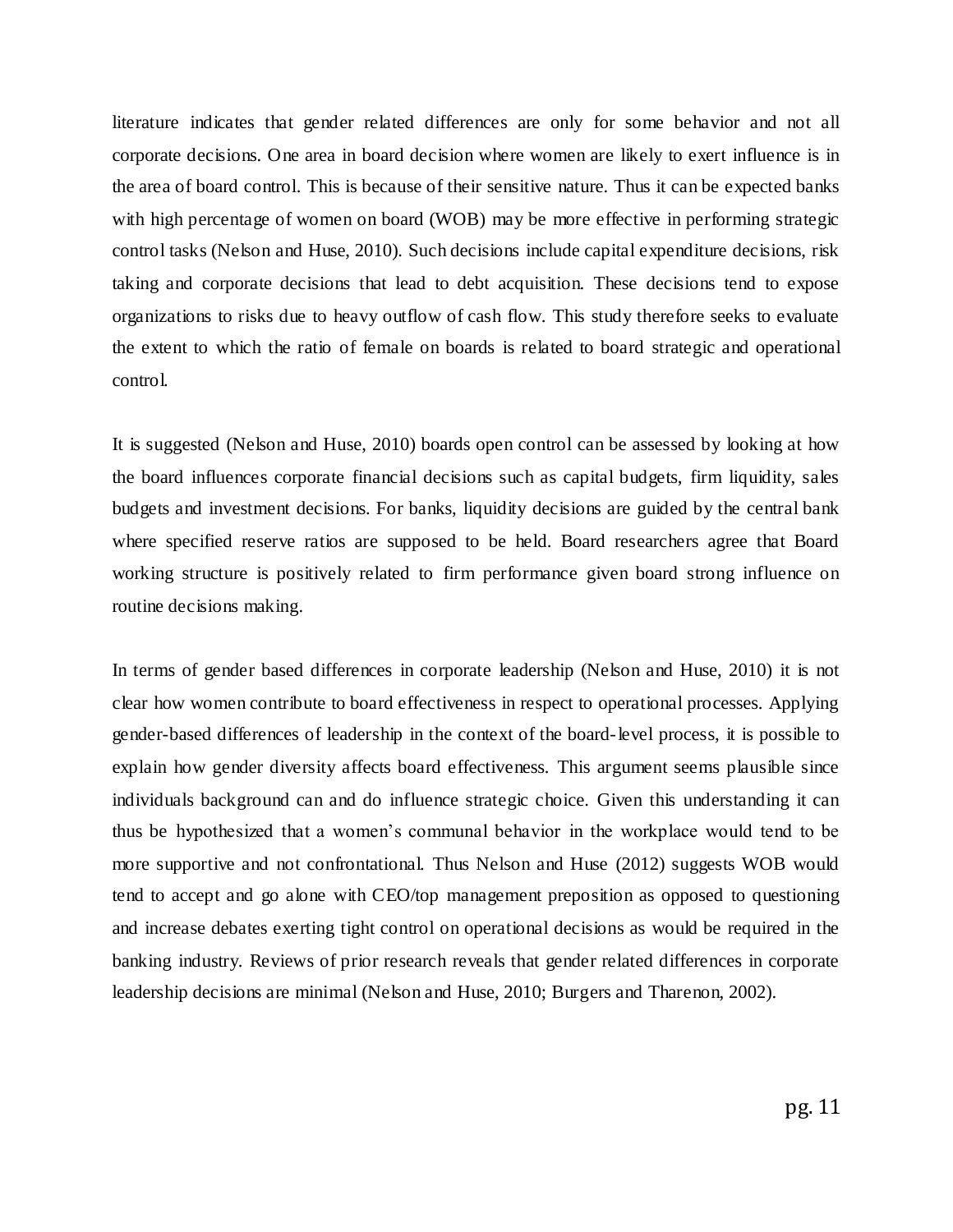## **3. Data and variable definition**

#### 3.1 *Sample*

The sample selection for the panel data analysis began with identification of the total population of the 44 commercial banks licensed under the Kenyan banking act. Financial data was obta ined from Kenya bankers association while directors" information was collected from the central banks of Kenya. A number of banks had missing directors' information. Any bank that had no continuous financial data for the sample period between 2000 and 2009 was deleted from the sample. This reduced the banks for this study to a sample of 28 banks, comprising of 270 observations upon which the findings are based.

## 3.2 *Measures of gender diversity*

This study introduces three measures of gender diversity as number of women on the board, ratio of women on board and a dummy variable coded 1, if at least woman is represented on the board and 0, otherwise (Campbell and Minguez-Vera, 2008; Hillman et al., 2007;Adams and Ferriera, 2008). The dummy variable was included to test for resource dependency theory which suggests appointment of a particular type of director as a token or to represent a female in the bank. This differentiates banks with from those without any female director.

## 3.3 *Independent, control and instrumental variables*

The study included a number of independent variables in the analysis following Jia and Zhang (2012) and Gulamhussen and Santa (2011) and other studies that assess performance and risk – taking in banking. The ratio of debt to asset is measured to control for capital structure across banks while the ratio for equity to assets was used to represent risk preference and control for financial leverage or capital level of a bank. Banks could be risk loving where they chose to hold less capital against Basel accord II rules and turn part of the capital to loanable funds. Board size was measured by number of board members in the bank to control for scale of female representation while bank age was used to counter potential alternative explanation or inertia (Hillman et al., 2007). Banks that have been in existence for a long time may want to appoint a female director for sympathy purposes.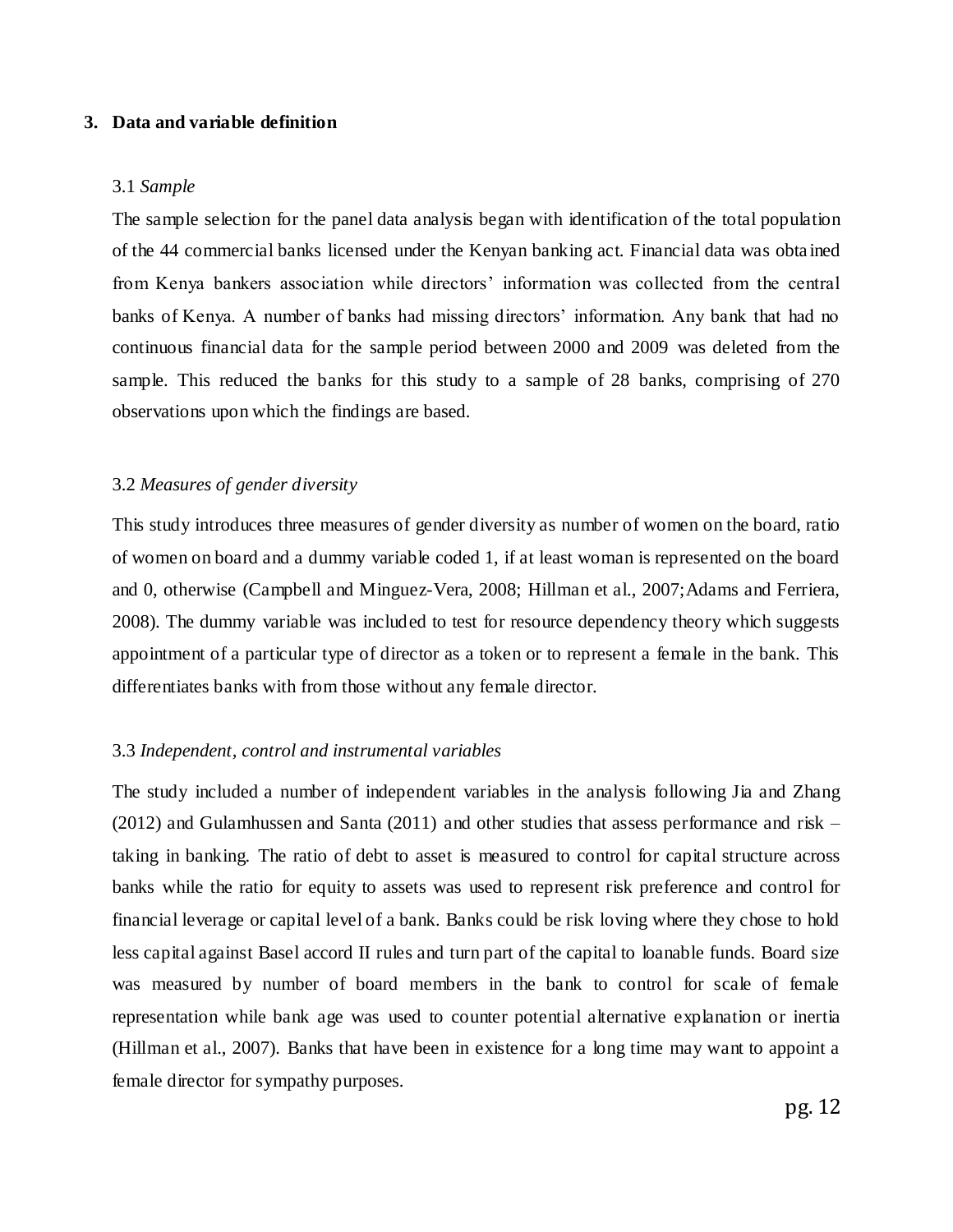A group of bank specific variables were also included in the analysis such as; none performing loans (NPLs) to control for credit risk assumption by banks. Loan to asset ratio was estimated as a measure of liquidity. Insider loans were included to represent unethical behavior by bank management. A dummy variable was included to represent ownership type where it is hypothesized that female director appointment was depended on whether a bank is domestic or foreign owned. The relationship between female director and financial performance was also tested by including measures of profitability such return on asset (ROA), return on equity (ROE) and ratio of net interest income to total assets (NII/TA).

Additionally, the study considered a measure of income diversification, the Herfindahl Hirschmann index (HHI) to account for diversification between the two major types of income generating activities. The HHI index considers diversification as equal exposure to every source of income, and is itself a relative measure. Thus, this measure was used to estimate the extent to which female directors have influenced a concentration/or diversity strategy in the banks' income sources in the last 10 years. The study differentiates between two sources of income: NII (non-interest income) and NoNII (non-interest income). The Income diversification index is thus computed as follows:

HHI (inc) =  $[NoNII/TOI]^2 + [NII/TOI]^2$ 

Where  $TOI = NI + NoNI$  and  $TOI$  represents total operating income, NII captures net interest income and NoNII non-interest income. The HHI (inc) measures the shift into non-interest income or fee based income generating activities. As HHI rises the bank becomes more concentrated and focused on one source of income and thus less diversified. Diversification is a risk mitigation measure and is currently a big concern for the sector in Kenya.

There is the view that Kenyan banks over-emphasize this stream of income, but it is sensitive to changes in interest rates which is an exogenous factor for banks. To avoid declining or high volatility in reported profits banks need to refocus and engage in non-interest activities in order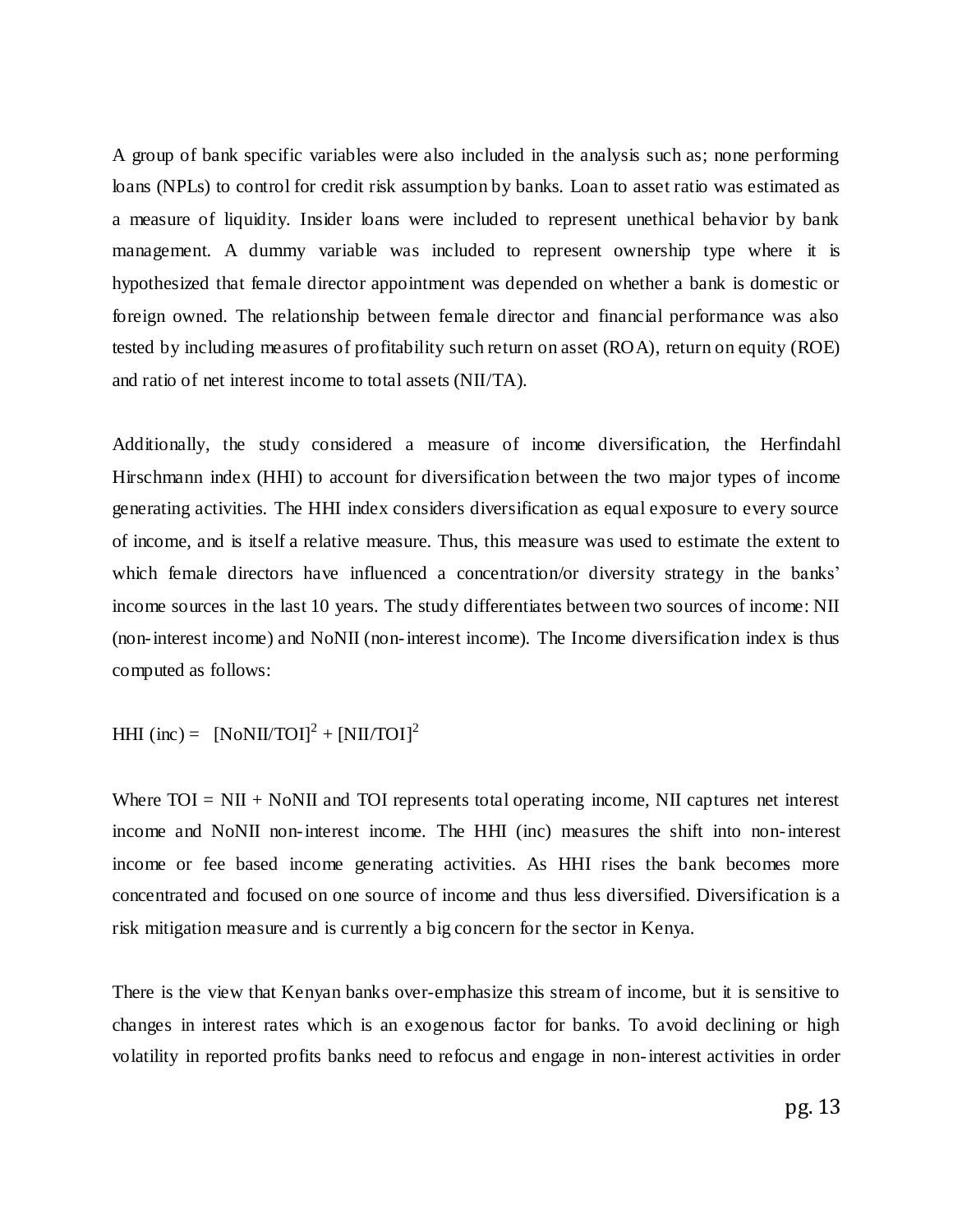to earn a more stable return. This is an important performance measure for boards as they are ultimately responsible for corporate financial reporting. Earnings stability is a big concern for any bank since it contributes to financial stability and bank reputation. A number of banking studies have addressed the idea that the shift to noninterest income is associated with higher risk and reduced risk-adjusted returns (Stiroh, 2004).

Traditional banking theory for example argues that credit diversification reduces the probability of default (Tabak et al., 2011). In this case less diversified banks are seen as more vulnerable to economic downturns by exposing themselves to fewer sectors. This suggests that credit portfolio would yield benefits if it is diversified. Among other reasons, it is also argued that a concentration strategy (lack of diversification) is highly related to risk because of the general belief that diversification by firms reduces risk (Lin et al., 2012).

Macro economic factors were also included to control for business cycles. These included lending rates and economic growth measured by gross domestic product in percentage terms. Other measures used were financing charges to assess control for borrowing within a bank. Provision for loan losses divided to gross loan portfolio was included so as to assess the level of default risk. To control for changes in liquidity expansion in the economy that could affect bank profitability, we included interest rates ruling in each period of the study.

#### 3.4 *Analysis*

The key test for this study was regression analysis for the panel data covering 10 years from 2000-2009 for 28 banks included in the sample. The analysis also included finding as to what drives the appointment of female directors. Additionally and more importantly, the analysis addresses the issue of if diverse boards are associated with corporate risk taking behavior. An analysis for endogeneity was also done on the variables. A variance impact factor analysis (VIF) and Durbin-Watson statistic were computed for the three regression equations specified in the analysis for autocorrelation tests. It was expected that some of the variables could influence the relationships or mask on each other. Indeed the findings indicated the debt equity ratio was related to most variable in the model and was removed in the analysis.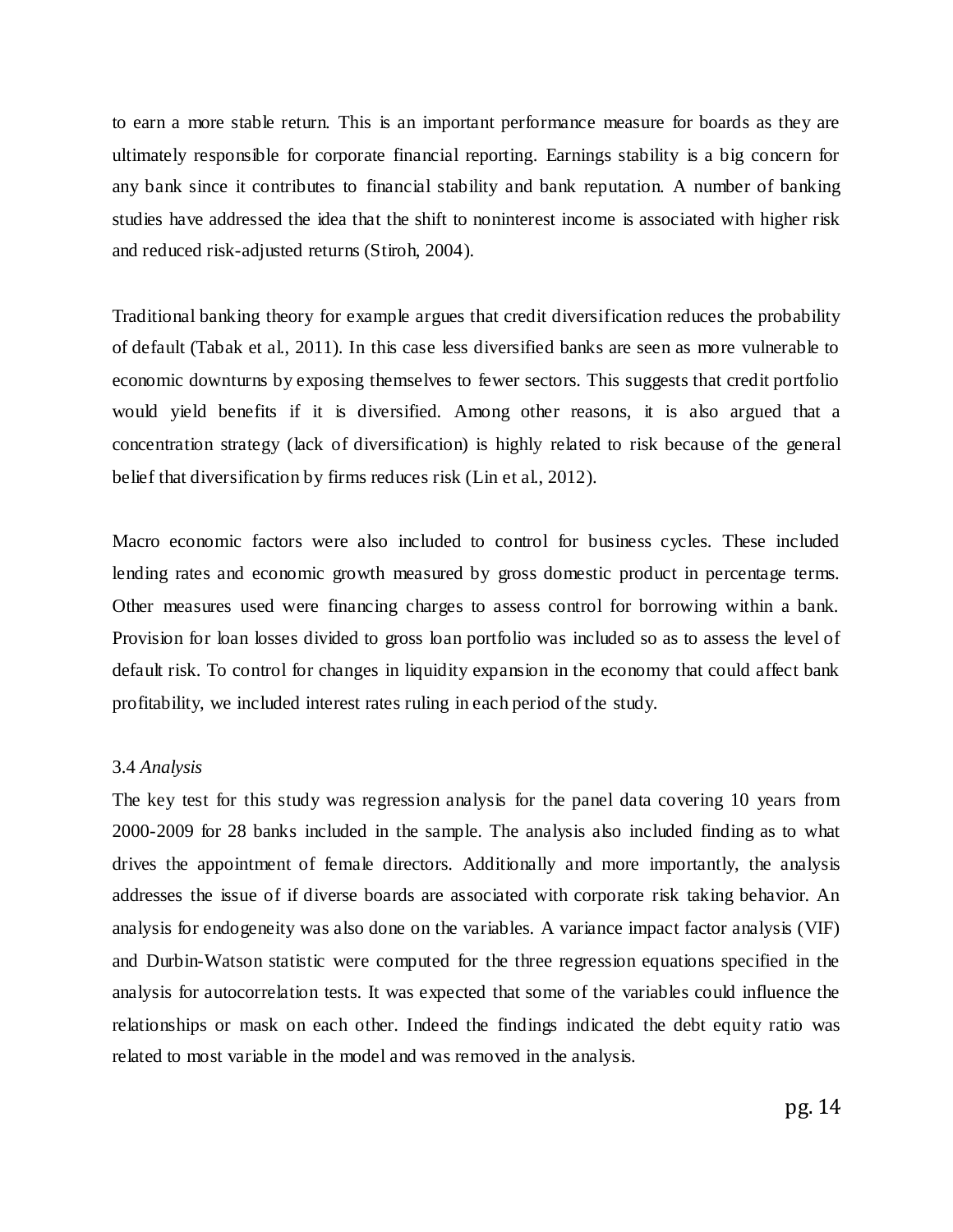It has also been shown that the size of the firm could influence inclusion of women as directors (Adams and Ferriera, 2008; Jia and Zhang, 2012).To control size effect, the study included total assets as a measure of size as well as the Central Bank of Kenya (CBK) categorization of the banks into tiers. The study grouped the banks into only two tiers although the CBK banks uses three sizes; large , medium and small banks according to the level of assets held. For purposes of this study, the small and medium banks were merged into one category.

#### **4. Empirical Results**

#### 4.1 *Summary Statistics:*

The summary descriptive statistics on selected variables are presented in Table 1. The results suggest that the average return (ROA) for sample banks is 2.1% where as the capital ratio averages 16% for the 10 years under study. The lending rates were on average 15% (INTRATE) and on average the banks gave the shareholders a return of 13% (ROE).

| Variable      | N   | Mean    | SE Mean | StDev   | Minimum     |
|---------------|-----|---------|---------|---------|-------------|
| Tier          | 270 | 0.3259  | 0.0286  | 0.4696  | 0.000000000 |
| <b>NPL</b>    | 270 | 904     | 116     | 1903    | $-1.28$     |
| TA            | 270 | 21912   | 2047    | 33643   | 826         |
| GDP %         | 270 | 3.637   | 0.137   | 2.252   | 0.547       |
| Finacing Cost | 270 | 533.6   | 41.2    | 676.4   | 7.38        |
| IntRate       | 270 | 15.807  | 0.192   | 3.160   | 12.530      |
| NII TA        | 270 | 0.05737 | 0.00111 | 0.01829 | 0.000000000 |
| Eq/TA         | 270 | 0.16585 | 0.00581 | 0.09544 | $-0.10000$  |
| <b>ROA</b>    | 270 | 0.02130 | 0.00222 | 0.03644 | $-0.24000$  |
| <b>ROE</b>    | 270 | 0.1307  | 0.0409  | 0.6716  | $-10.1800$  |
| HHI           | 270 | 0.58417 | 0.00454 | 0.07461 | 0.50001     |
| De/TA         | 270 | 0.83415 | 0.00581 | 0.09544 | 0.41000     |
| De/Equity     | 270 | 6.335   | 0.233   | 3.832   | $-10.780$   |
| LLss/GLP      | 270 | 0.11378 | 0.00791 | 0.13002 | 0.000000000 |
| Insider Loans | 270 | 784     | 138     | 2272    | 0.000000000 |
| BAge          | 270 | 32.98   | 1.47    | 24.19   | 8.00        |
| BS            | 270 | 7.522   | 0.159   | 2.605   | 3.000       |
| PFD           | 270 | 0.06504 | 0.00582 | 0.09562 | 0.000000000 |
| FD            | 270 | 0.5704  | 0.0551  | 0.9047  | 0.000000000 |
| FDI           | 270 | 0.3889  | 0.0297  | 0.4884  | 0.000000000 |

**Table 1:** Descriptive Statistics on selected variables

On average the banks in the sample have been in existence for about 32 years. The mean value of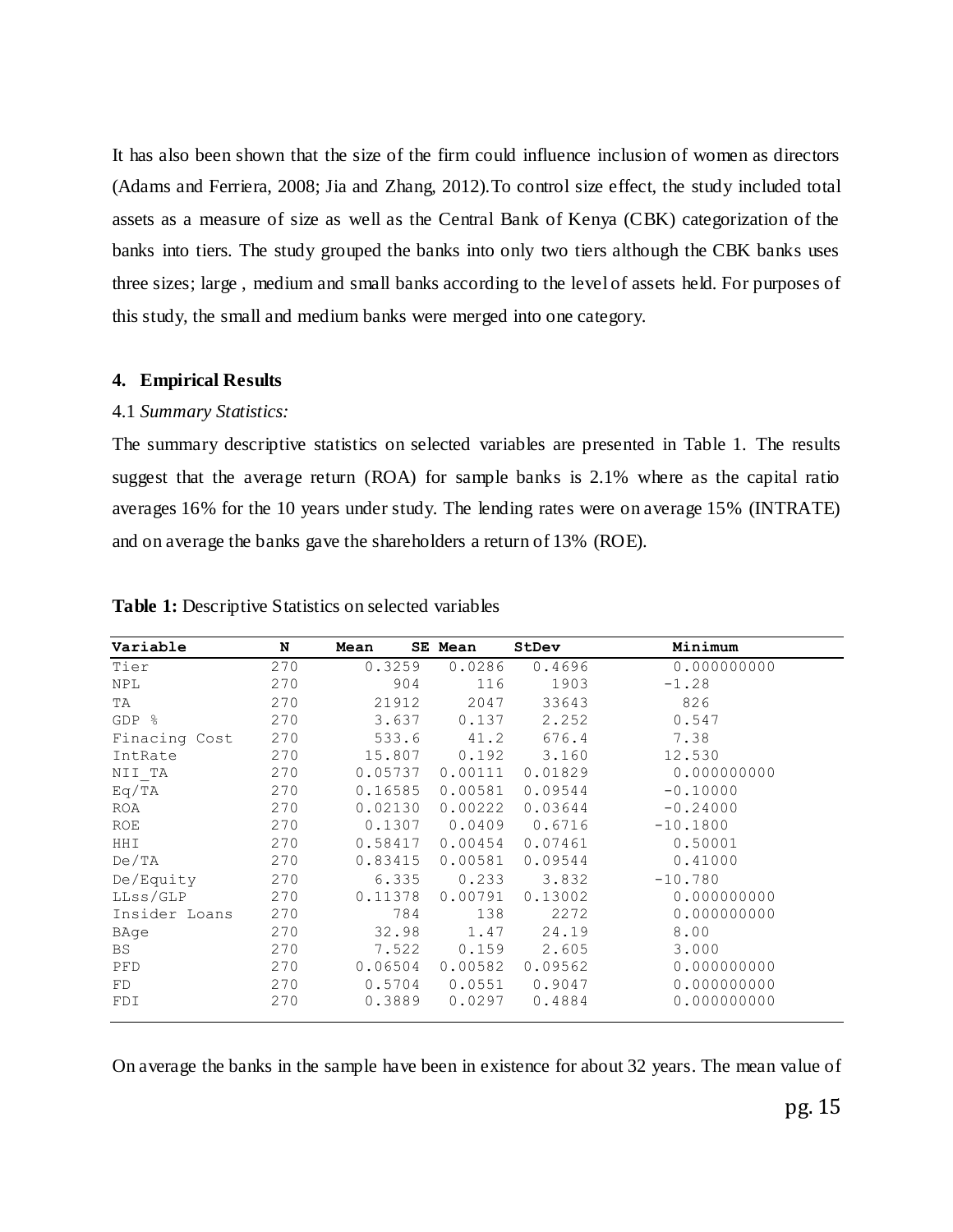the total number of directors (BS) is 7.522 while on average, at least one member of the board of directors is a female (FD). This result seems to be similar to other findings reported in corporate governance and women representation studies (Campbell and Minguez-vera, 2008). As clearly indicated by the results, women in Kenyan bank boards seem to be "tokens" or appointed to give a good image on representation (see figure 1).



**Figure 1:** Women representation on bank boards

The percentage of female directors (PFD) in Kenyan banks (6.5%) is consistent with those reported for countries like Australia, Canada, Japan, and Europe that is estimated to be 8.7%, 10.6%, 0.4% and 8.0%, respectively (Adams and Ferreira, 2008; Gulamhussen and Santa, 2011). The bank board with highest number of board members is 16 while lowest has a minimum of 3 directors (see figure 2). The results also show that the highest number of female directors in a board is 3 women.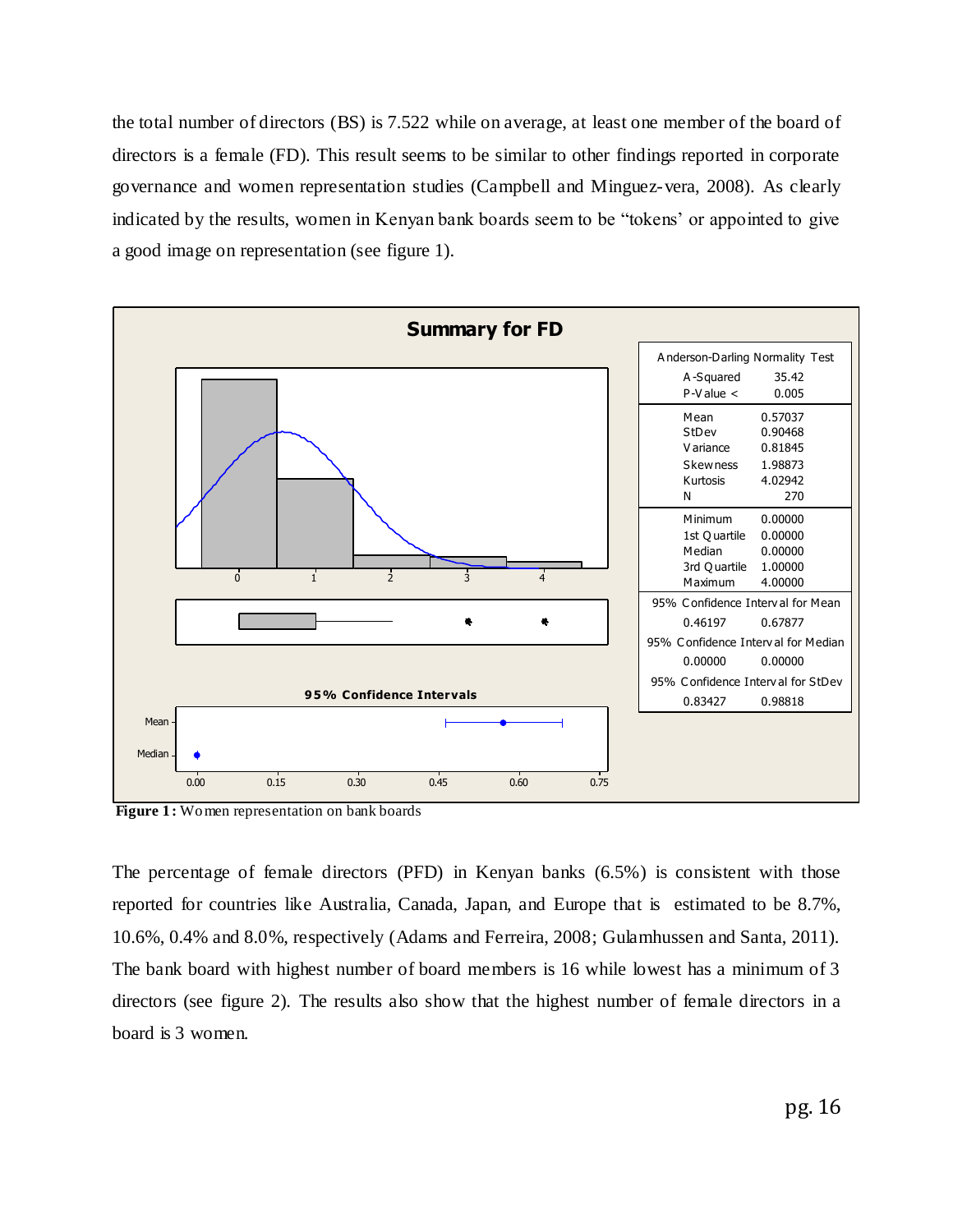

**Figure 2:** This figure presents Kenyan board size as held over a period of 10 years from 2000 to 2009.

In comparison with European countries which on average have about 8.1% of women on boards, the number of women (6.5%) on bank boards in Kenya seems to be low (Gulamhussen and Santa, 2011). However, an analysis of the boardroom trends in Kenyan banks shows that the sector has had a tremendous improvement in having increasing women on boards (see figure 3 for a trend anlaysis). On average the number of women in boardrooms has increased from 4% in 1998 to about 9% in 2009. Although this is lower than the USA (14.8%) for example, it matches very well with European countries and Canada which have women representation of about 10.6% and 8.4% respectively (Campbell and Santa, 2008; Adams and Ferreira, 2008).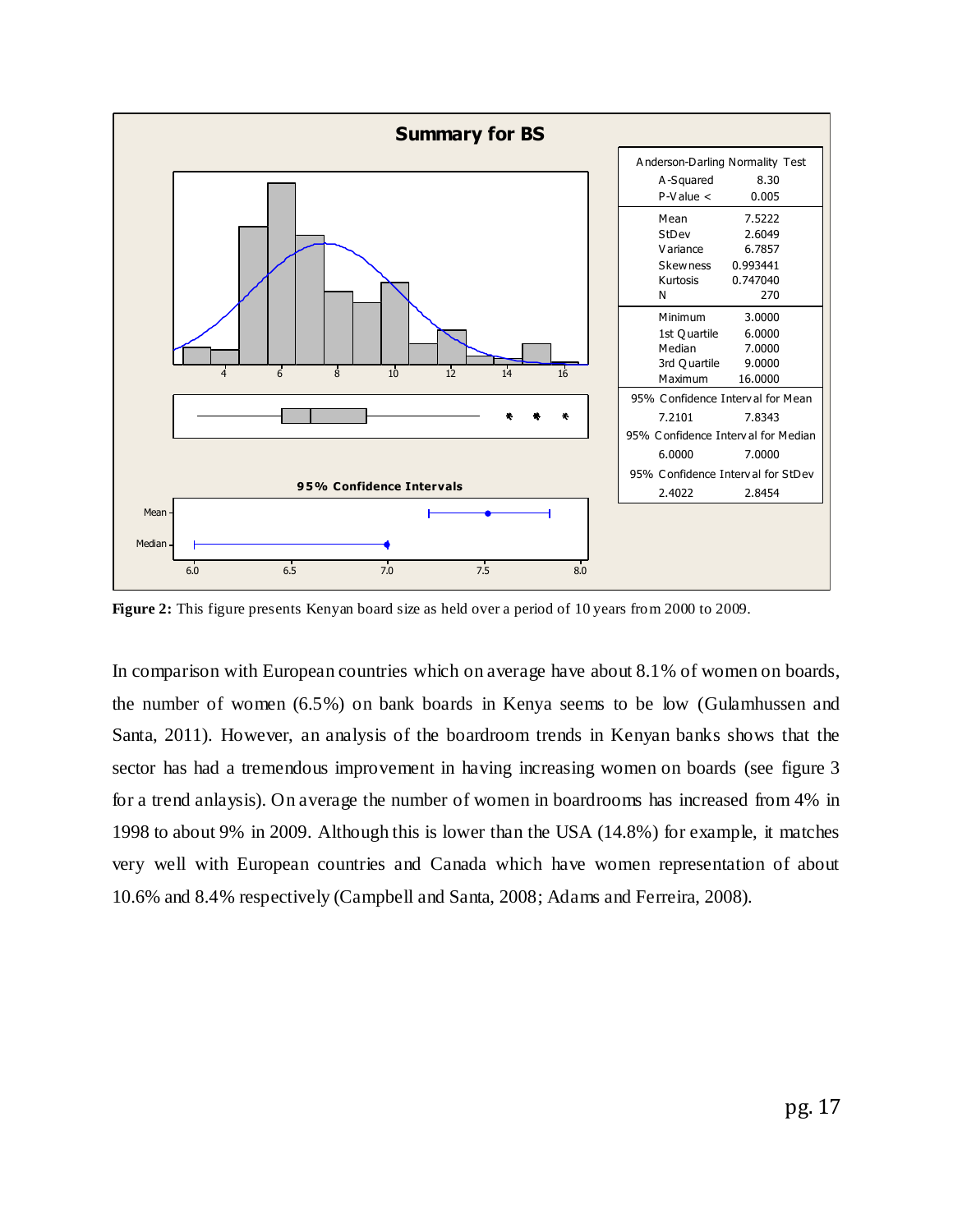

**Figure 3:** Women representation on bank boards in Kenya

The trend on women representation in bank boards is changing in Kenya as it is changing around the world with proposals of corporate governance reforms. As gender diversity increase in boards, one wonders about the effect of this increase on board effectiveness. This is particularly crucial when choice of women on boards goes beyond tokenism. A review of female director inclusion on boards overtime reveals that, adding a woman on the board is more likely to lead to an addition of more women on boards.



**Figure 4:** This figure represents female director inclusion (FDI) on bank boards overtime and average female directors (FD) added each year.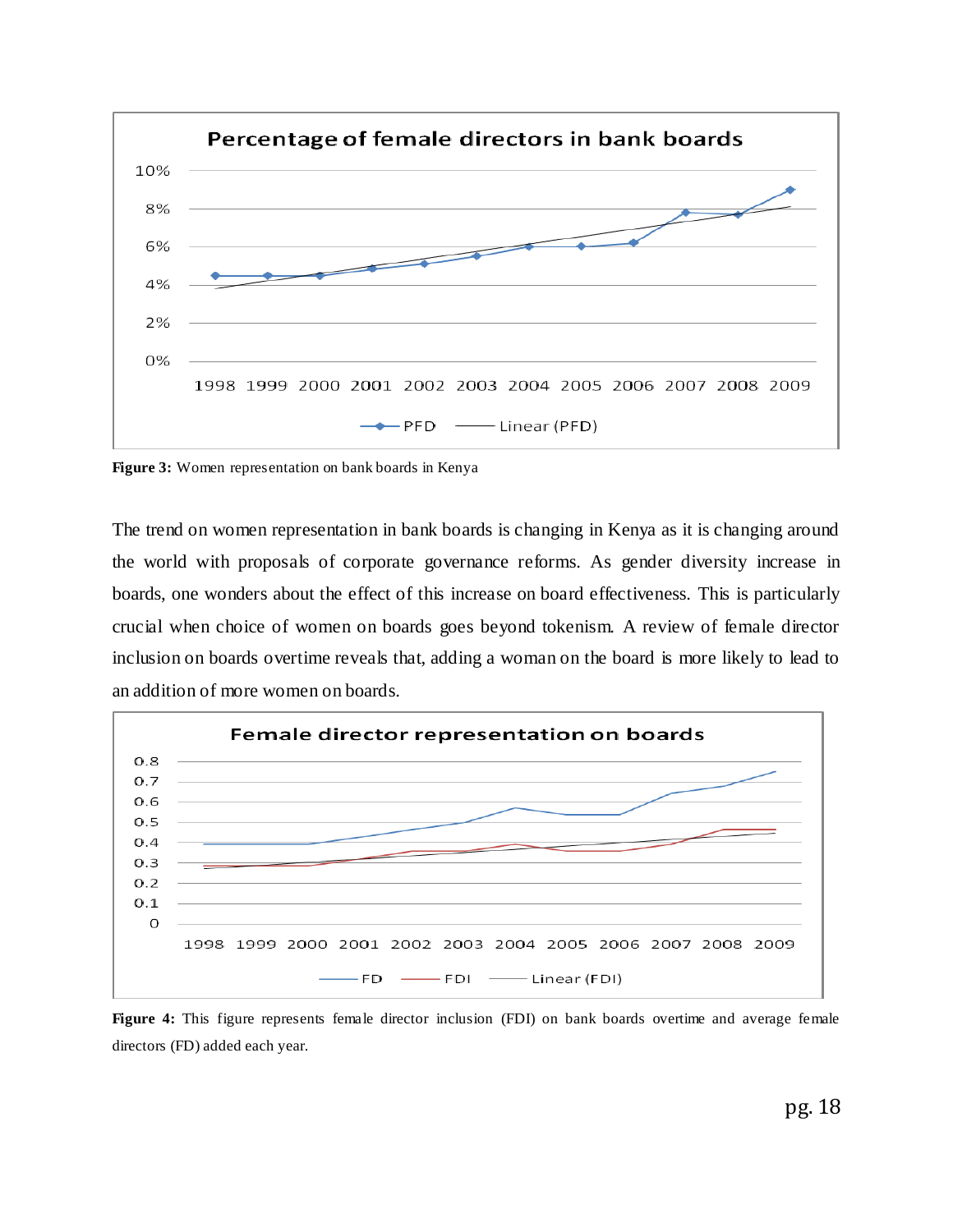Figure 4 shows that Kenyan banks continued to add more and more female direc tors on boards on average till the trend was broken in 2004. In 2006, banks seem to be considering women for at average appointment. Notwithstanding, the glass ceiling or tokenism is still a glaring reality since for the last 10 years Kenyan banks seem to have a tendency of keeping one female director. Probably this is a proof of resource dependency theory. But, can token female directors influence corporate decisions? This paper seeks to answer these and more questions regarding the benefits female directors bring to corporate boards.

# 4.2 *Board gender diversity and bank performance, and risk taking behavior:*

The results of the relationship of female directors in bank board are reported in table 2.

| Predictor                                                  | Coef          | Coef<br>SЕ       |         | Р     | V T F. |  |  |
|------------------------------------------------------------|---------------|------------------|---------|-------|--------|--|--|
|                                                            |               |                  |         |       |        |  |  |
| Constant                                                   | 0.1280        | $0.1941$ $0.66$  |         | 0.510 |        |  |  |
| NPL                                                        | 0.00004813    | 0.00000916       | 5.25    | 0.000 | 2.6    |  |  |
| TА                                                         | $-0.00000069$ | 0.00000075       | $-0.92$ | 0.360 | 5.4    |  |  |
| Financing Cost                                             | $-0.00005622$ | 0.00003139       | $-1.79$ | 0.074 | 3.8    |  |  |
| NII/TOI                                                    | $-0.0352$     | 0.1239           | $-0.28$ | 0.776 | 2.4    |  |  |
| Eq/TA                                                      | $-0.5129$     | 0.2602           | $-1.97$ | 0.050 | 5.2    |  |  |
| NII TA                                                     | $-0.8808$     | 0.8262           | $-1.07$ | 0.287 | 1.9    |  |  |
| ROA                                                        | 0.6789        | 0.4868           | 1.39    | 0.164 | 2.6    |  |  |
| <b>ROE</b>                                                 | $-0.14673$    | 0.04248          | $-3.45$ | 0.001 | 6.8    |  |  |
| De/Eq                                                      | $-0.033362$   | 0.008631         | $-3.87$ | 0.000 | 9.2    |  |  |
| T/Insider Loans                                            | 0.00000322    | 0.00000637       | 0.50    | 0.614 | 1.8    |  |  |
| BAge                                                       | 0.0052477     | $0.0007591$ 6.91 |         | 0.000 | 2.8    |  |  |
| <b>BS</b>                                                  | 0.031790      | $0.006259$ 5.08  |         | 0.000 | 2.2    |  |  |
| GDP %                                                      | $-0.009542$   | 0.006864         | $-1.39$ | 0.166 | 2.0    |  |  |
| 0/ship                                                     | $-0.01468$    | 0.03210          | $-0.46$ | 0.648 | 1.7    |  |  |
| FDI                                                        | $-0.27427$    | 0.04840          | $-5.67$ | 0.000 | 4.7    |  |  |
| PFD                                                        | 8.9928        | 0.2578           | 34.89   | 0.000 | 5.1    |  |  |
| HHI                                                        | 0.0379        | 0.2032           | 0.19    | 0.852 | 1.9    |  |  |
| IntRate                                                    | $-0.005692$   | 0.005229         | $-1.09$ | 0.277 | 2.3    |  |  |
| Tier                                                       | 0.12022       | 0.04358          | 2.76    | 0.006 | 3.5    |  |  |
| $R-Sq = 96.4%$<br>$R-Sq(adj) = 96.1%$<br>$S =$<br>0.178881 |               |                  |         |       |        |  |  |
| Durbin-Watson statistic = $0.803346$                       |               |                  |         |       |        |  |  |

|  |  | <b>Table 2: Regression Analysis Results</b> |  |  |
|--|--|---------------------------------------------|--|--|
|--|--|---------------------------------------------|--|--|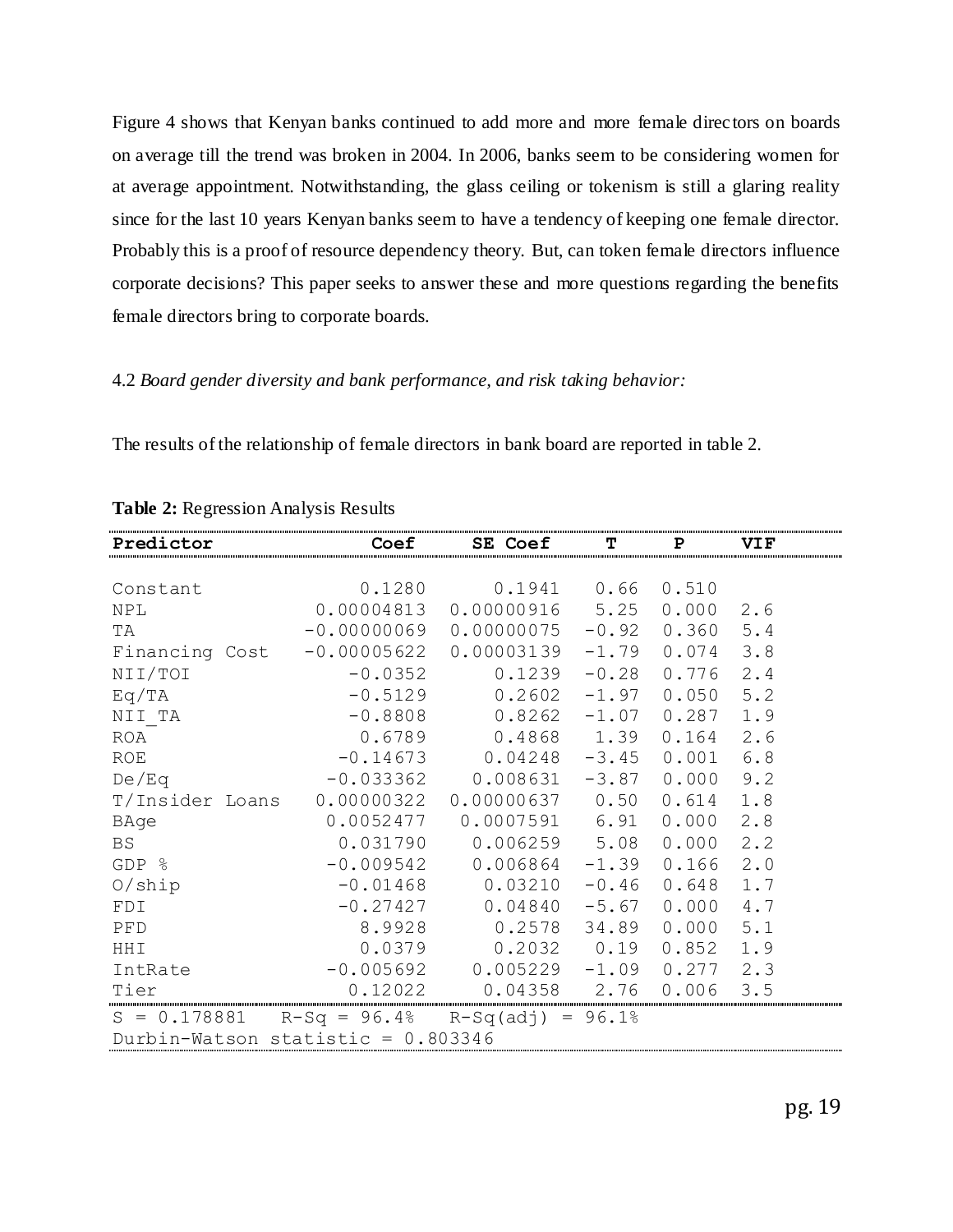The analysis revealed that some of the variables in the regression model were highly related. Consequently debt to total assets ratio was removed from the equation. The fitted model results are presented in table 2.

Based on the economic arguments for female board representation, the results suggest that there is a relationship between increased female directors (Female directors on board= FD) in boards and a number of key variables. The estimated equation indicates a statistically significant (at 1%) positive correlation between non performing loans (NPLs) and more female directors. It thus appears that a woman"s presence implies high level of NPLs in the bank. This result is surprising because the literature argues that women are tougher monitors and would tend to control for granting of loans that have a high probability of default risk.

The p-value for equity to asset ratio (CAPITAL) is significant at the 5% level and negative. This indicates that banks with high number of women on boards tend to be associated with low capital ratios. Low capital ratios mean that female directors love taking risk- by holding less capital. This is consistent with the result on NPLs but defers with findings of Gulamhussen and Santa (2011) who found that European banks hold high levels of capital ratio. A probable explanation for this behavior could be that Kenyan banks chose to leverage on loan capital. The ratio of debt to asset ratio is also highly significant and negative. This implies that diverse boards prefer low leverage and financial risk. The financing charges variable is significant at the 10% level and negative meaning that the more female directors are on the board the better the control for financing.

Results of the link between profitability and presence of female directors were not significant except for return on shareholders (ROE) which significant and negative. This suggests that presence of female directors means less return to shareholders contradicting previo us findings (Gulamhussen and anta, 2011; Nguyen and Faff, 2007). This implies that diverse boards pay a high cost for the risks they take- meaning that such bank corporate decisions are not well compensated.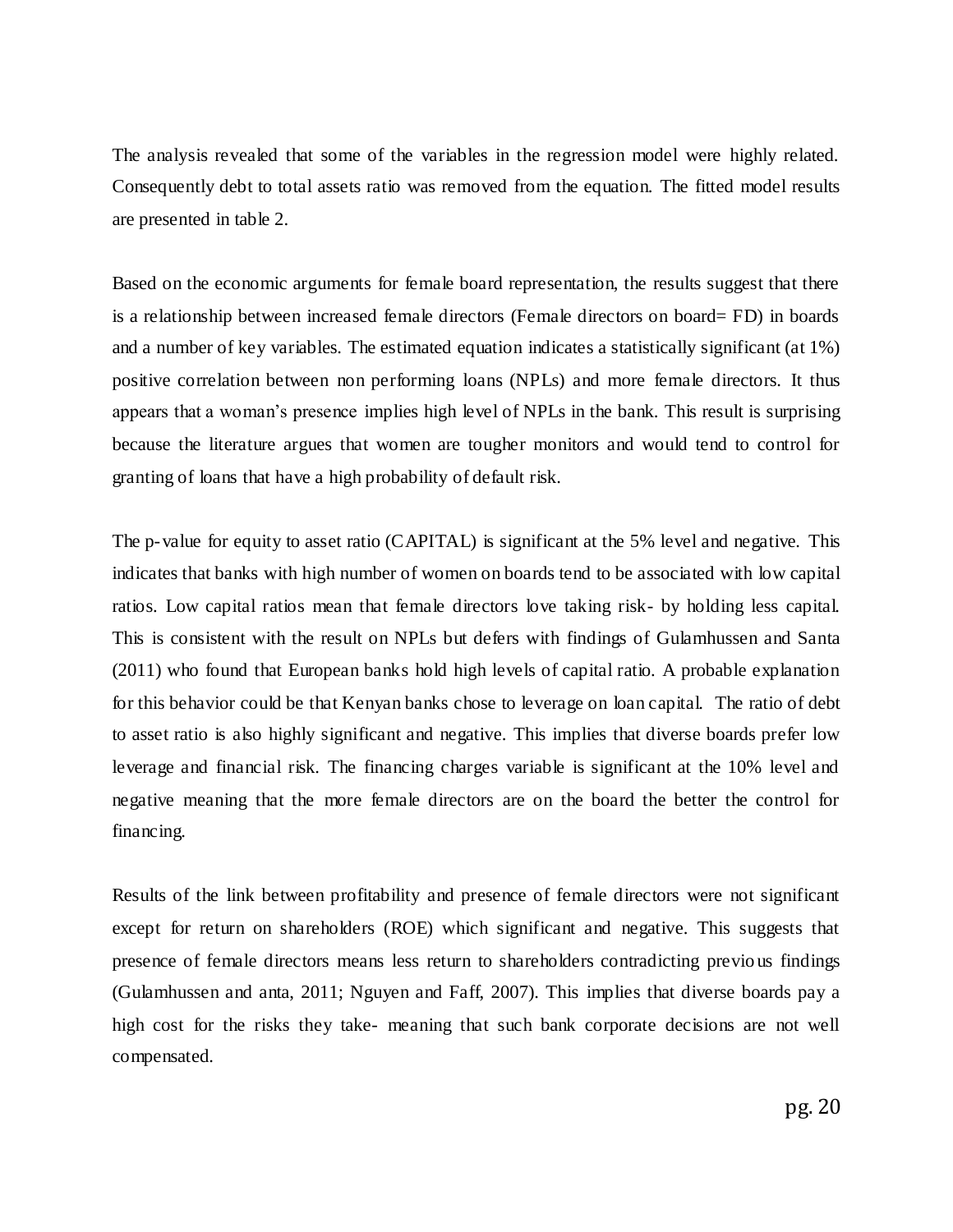The results are however consistent with the expectation that larger banks, measured by the variable (TIER) are likely to have bigger boards (BS) and hence more likely to have women directors. This is consistent with Nguyen and Faff (2007 findings that suggest a firm is more likely to have a female director if it is larger and has a larger board.

A key finding of this research is that a diversification strategy (HHI) is not associated with presence of female directors. Equally important is the finding that ownership of a bank does not determine appointment of female directors. But the results are indicatively clear that the more mature the bank (BAGE) in terms of years of existence, the more likely it is to have female directors. As expected there is a positive correlation between the number of directors on the board and percentage of female directors (PFD). But the presence of female director (FDI) is a deterrent to appointment of more women on the board. The negative and highly significant relation between these two variables is clear indication of tokenism in corporate appointments in Kenyan banking sector.

## **5. Concluding Remarks**

This paper addressed the issue of whether women representation in bank board influences corporate risk taking and bank performance in a sample of Kenyan commercial banks. Specifically, the study examined the impact of board gender diversity as measured by percentage of women on board, and number female directors on risk taking behavior and profitability. Using ROA, ROE and ratio of net income to assets as measures of profitability the study found that diverse boards are generally associated with less profitable banks. The implication of this finding is either women are not career bankers, or women presence creates an environment that does not promote good decision making at the board. The findings also demonstrate that presence of women in boards does not in any way affect return on assets- a key measure of bank performance.

The findings suggest that the higher the number of female directors, the higher the levels of loan default. The study finds that the high levels of NPLs are also associated with low capital ratios, meaning that not enough capital is available to caution losses from non performance of loans.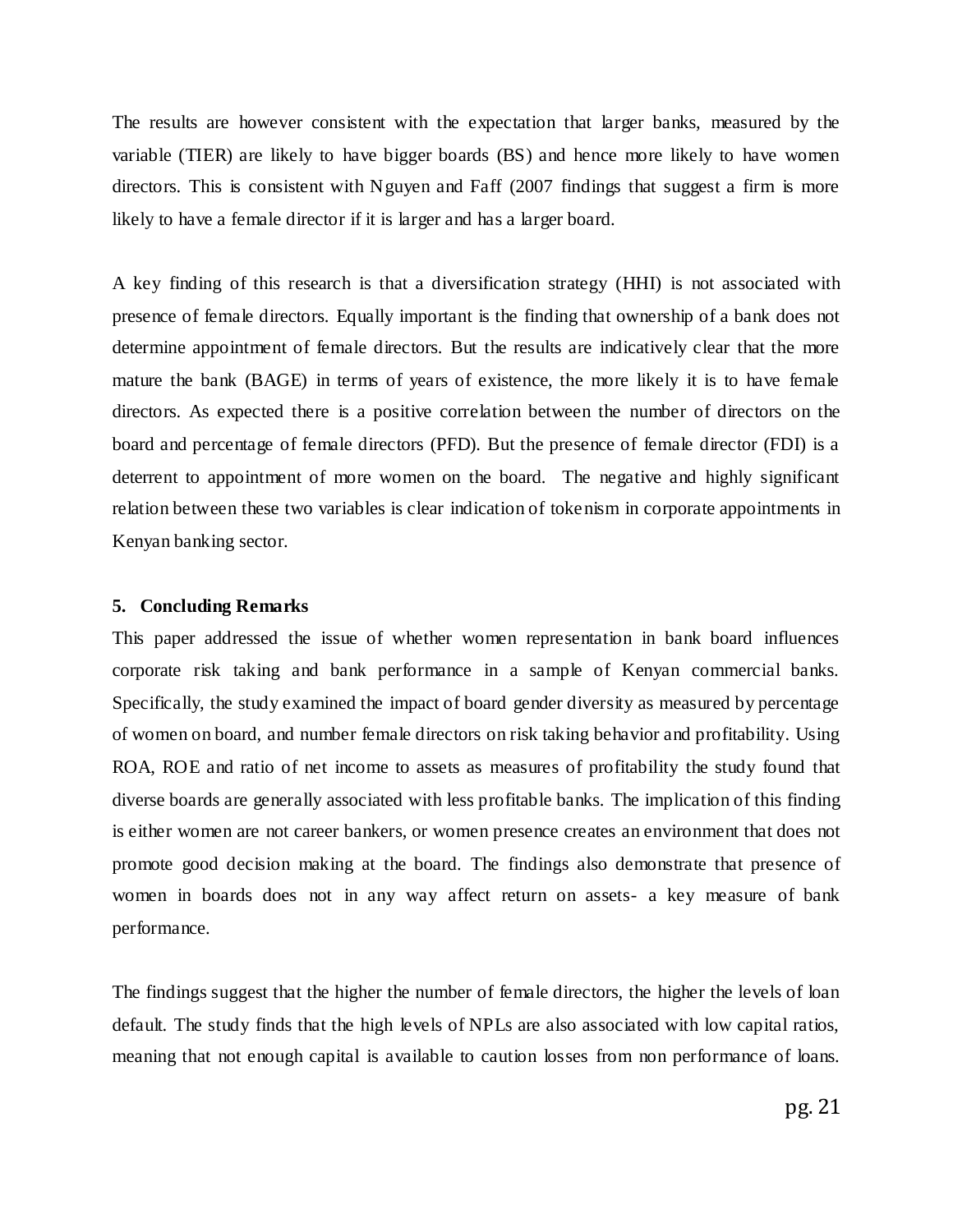The risk preference of holding less capital is certainly not compensated as additional loans are consequently defaulted. Notwithstanding, the study established that diverse boards are good in controlling financing cost (or sourcing low cost finance) and that women directors are not associated with insider loan dealings.

A contribution of this study is the identification of key drivers of women inclusion on boards. Specifically, larger boards and larger firms in addition to a long history of existence determine women appointment to the board. Overall, the results indicate tokenism is a key practice in the Kenyan banking sector and that more often than not a female appointment in a corporate board is determined by whether the board has a woman appointee already or not. Quite commendable is the finding that women directors are associated with low financing costs. This could point to good negotiating skills, and or credible networks for cheaper resources. This is by itself an indication that this finding supports resource dependence theory as the key driver for women appointments in Kenyan bank boardrooms.

The study in the context of an emerging country, points to increased gender diversity in boards with women holding 9% of bank board seats in 2009. However, the value of women in bank boardrooms could not be clearly justified based on the results of the study. Probably the number of women directors need to go up higher for them to influence corporate decisions. This could also imply besides the men dominating decision making in boards, they are either too strong and women find it difficult to break the cartel networks or women lack decision control.

# **6. References**

Baysinger.B., Hoskisson,R.E.,1990.The composition of board of directors and strategic control: Effects on corporate strategy. Academy of management review 15,72-87.

Beck, Cull R., Fuchs M., Getenga J., Getenga P, Gatere P., Rand J, M Trandafir, 2010. Policy research paper 5442. The World Bank. Development Research Group.

Bhagat,S.,Bolton,B.,2008.Corporate governance and firm performance. Journal of corporate finance 14,257-273.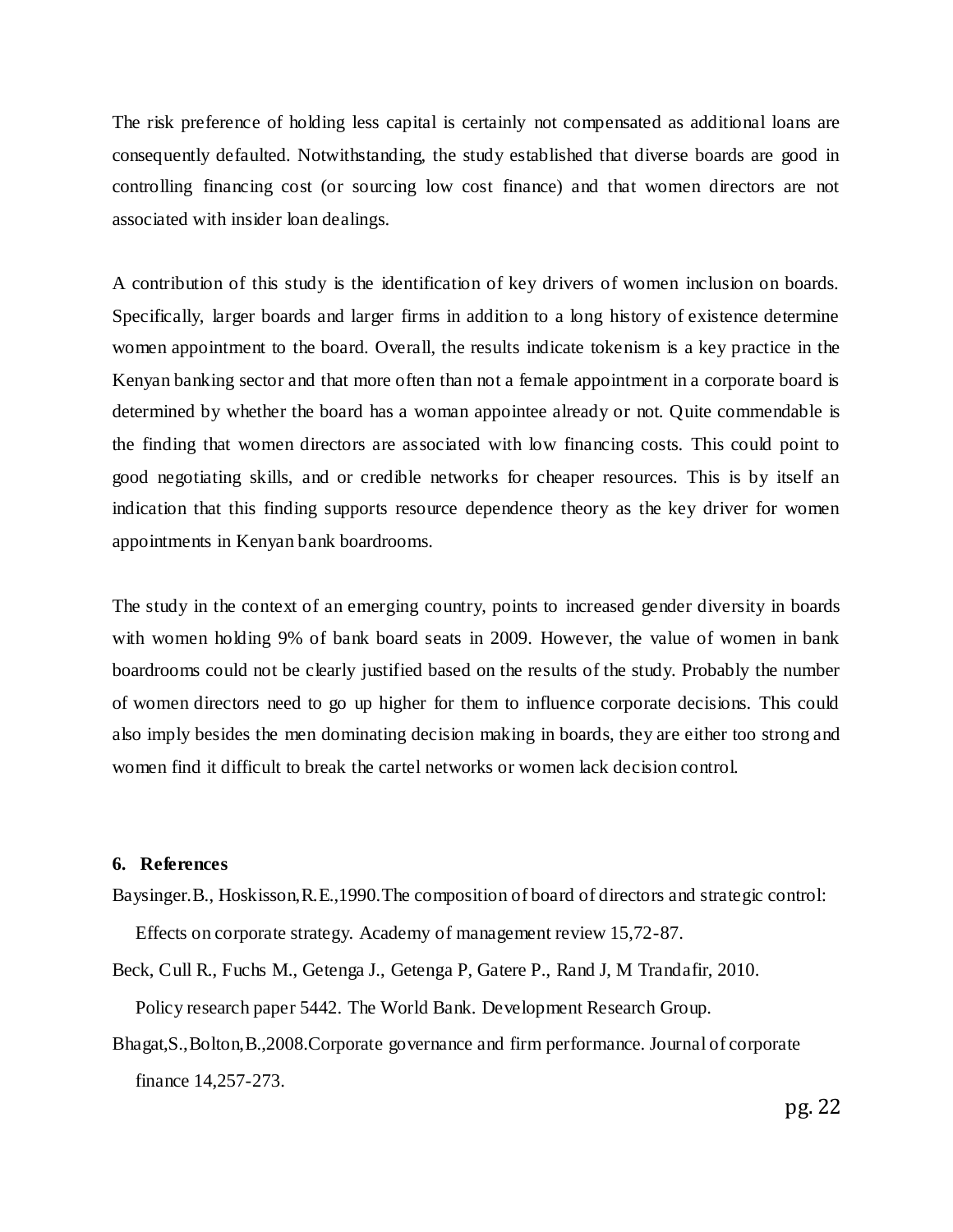Business Daily, 2012. CBK freezes new rules on banks" board composition. Business daily (Kenya), Wednesday -September 26, 2012.

Business daily, July 12, 2012, Big banks on the spot one bad loans, profit reporting.

- Buttner, E.h., Lowe, K.B., Harris, L.B., 2006, The influence of organizational diversity orientation and leader attitude on diversity activities. Journal of managerial issues 3,356-371.
- Burgess Z. and Tharenou P., 2002. Women board directors: Characteristics of the Few.Journal of Business Ethics, Vol. 37, No. 1, Advancing Women's Careers: CurrentStatus and New Directions (Apr., 2002), pp. 39-49
- Byoun S. 2011. Does Corporate Board Diversity Affect Corporate Payout Policy. Working paper series, available at:hhp://ssrn.com/abtracts=1786510
- Campbell, K. and Minguez-Vera, A., 2007, Gender Diversity in the Boardroom and Firm Perfomance. Journal of Business Ethics 83,435-451.
- Carter, A.D, Simkins, J.B, Simpson, G, W., 2003.Corporate Governance, Board Diversity and Firm Value. The Financial Review38, 33-53.
- Central Bank of Kenya, 2011. Bank Supervision Annual Report 2011.Central bank of Kenya, Nairobi.
- Chang, T.P.,Sun, .L 2011. A comprehensive analysis of the effects of risk measures on bank effeiciency: Evidence from emerging Asian countries. Journal of Banking and Finance 35,1727-1735.
- Francoueur,C.,Labelle,R.,Desgagne.B.S.,2008.Gender Diversity in corporate governance and top management. Journal of business ethics 81,83-95.
- Goddard,J.,McKillop,D.,Wilson,J.OS.,2008.The diversification and performance of US credit unions. Journal of banking and finance 32,1836-1849.
- Gulamhussen, M.A, Santa, F.S., Women in bank boardrooms and their influence on performance and risk-taking.
- Hidayat W.Y 2010 Bank risk and non-interest income activities in the Indonesian banking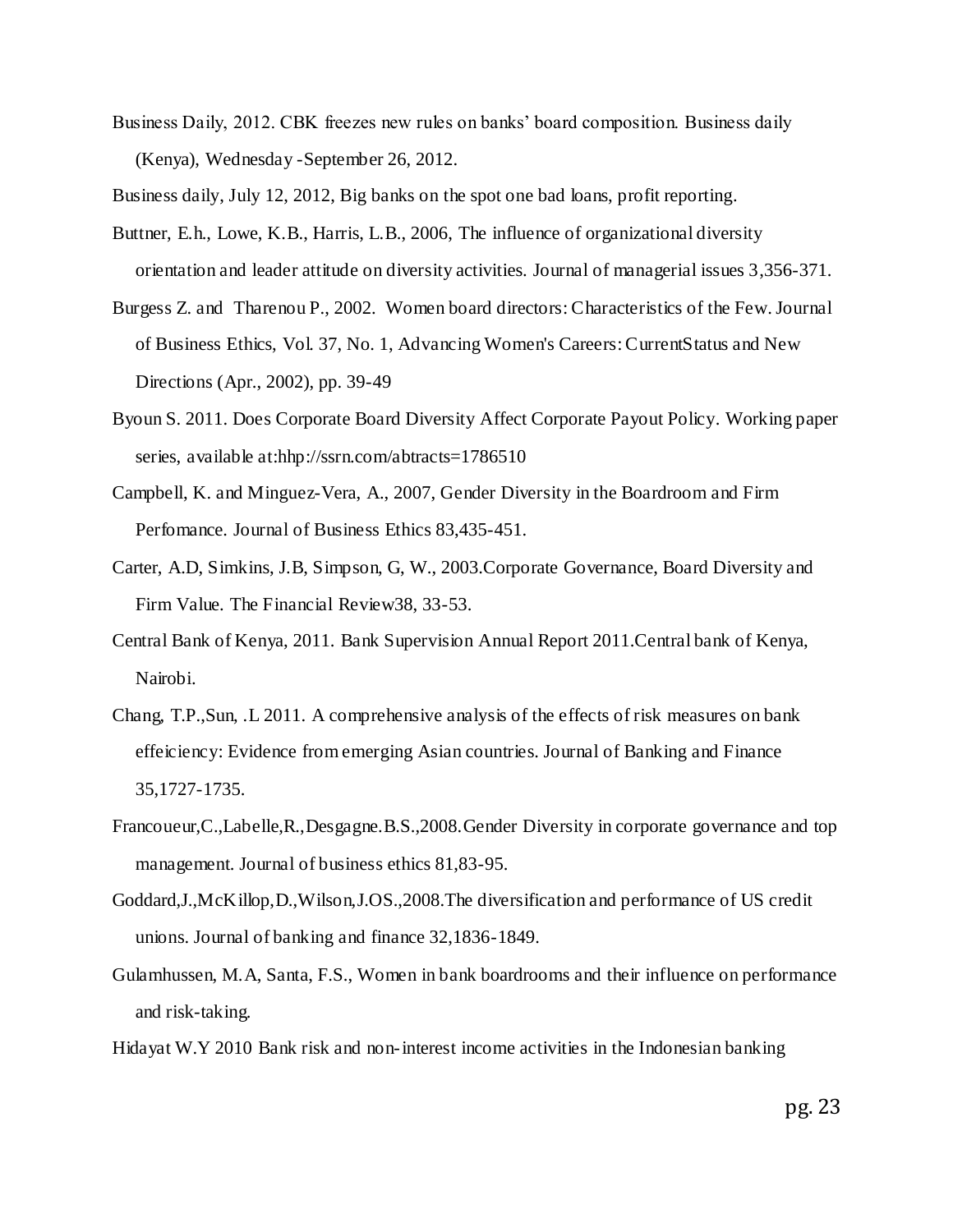industry. Journal of Asian Economics 23,335-343.

- Hillman,A.J.,Shropshire.C.,Cannela,A.A.,2007.Organisational predictors of women on corporate boards. Academy of management journal 50,941-952
- Jia,M.,Zhang,Z.,2012.Women on board of directors and corporate philanthropic disaster response. China journal of accounting research 5, 83-99.
- Lin, J.R., Chung, H., Hsiehming, H., Wu, S., 2012.The determinants of interest margins and their effect on bank diversification evidence from Asian banks. Journal of financial stability 8,96-106.
- Nielsen S. and Huse M., 2010. The Contribution of Women on Boards of n on Boards of Directors: Going beyond the Surface. Corporate Governance: An International Review, 2010, 18(2):
- Pan, L.H., Lin,C.T.,Chen,K.C.,2012.ADR characteristics and corporate governance in the greater china region. Review of development finance 2, 43-52.
- Plihon, D., and Gamra, B.S Revenue diversification in emerging markets banks: implications for financial performance.
- Robert Faff, H.N 2007 Impact of Board size and Board Diversity ON Firm Value, Australian Evidence. Corporate ownership and control 4, issue 2
- Rose, C., 2007.Does female board representation influence firm performance? The Danish evidence. Copenhagen Business school 15,404-412.
- Sanya, S., Wolfe, S. 2010 Can banks in Emerging Economies benefit from Revenue Diversification? School of Management, University of Southampton, SO17IBJ, UK
- Sharder, B.C., Werbel, D.J, Erhardt, L.N., 2003. Board of Directors Diversity and Firm Financial Performance 102-110.
- Smith,R.,Staikouras,C.,Wood,G.,2003.Non-interest income and total stability. Bank of England, ISSN 1368-5562.
- Stiroh K.J., 2004. Diversification in banking: Is noninterest income the answer. Journal of